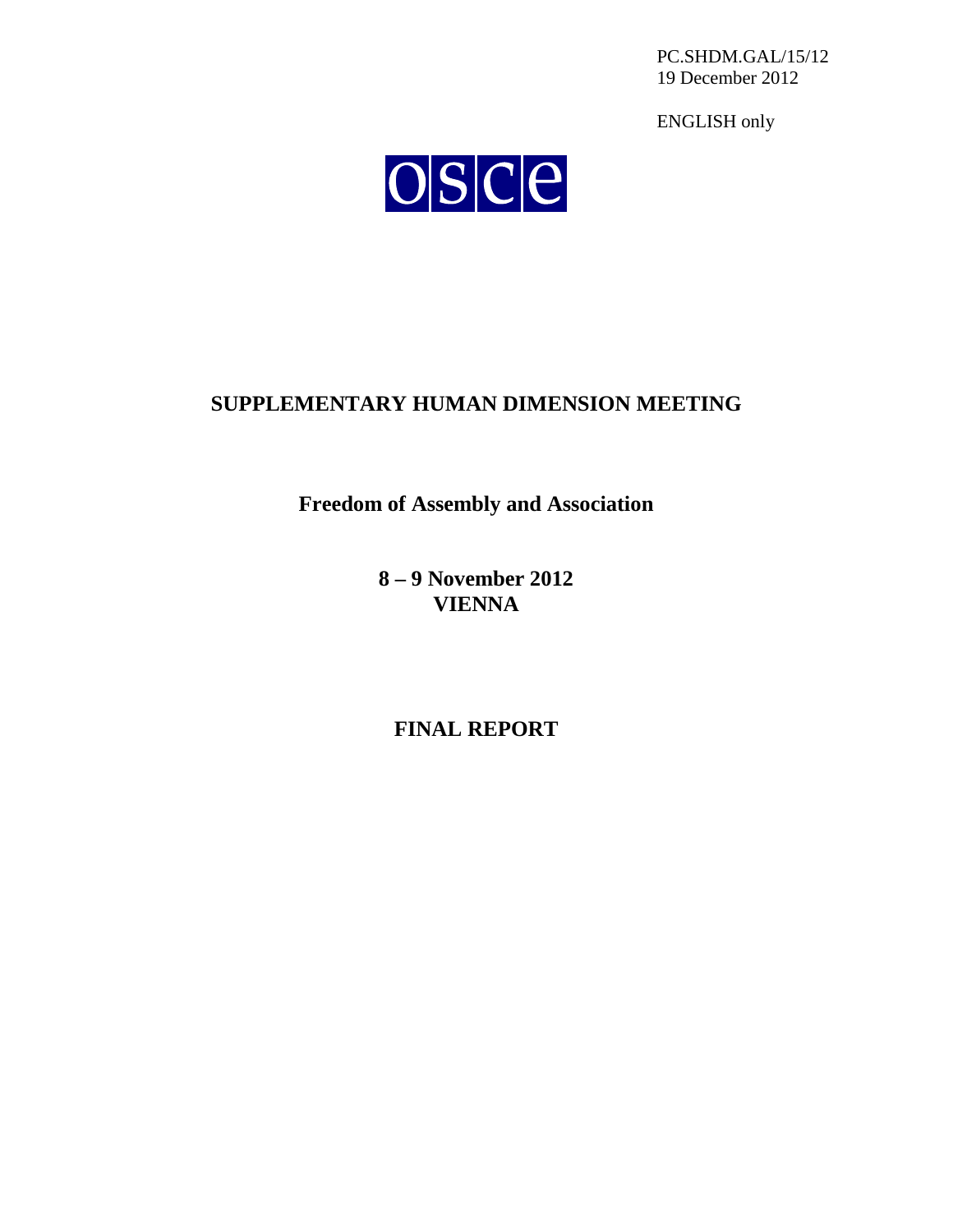# **TABLE OF CONTENTS**

<span id="page-1-0"></span>

| SESSION I: FREEDOM OF ASSOCIATION: OBSTACLES TO THE FULL       |  |
|----------------------------------------------------------------|--|
| REALIZATION OF THIS RIGHT AND WAYS TO OVERCOME THEM  5         |  |
| SESSION II: FREEDOM OF PEACEFUL ASSEMBLY: NEW CHALLENGES AND   |  |
|                                                                |  |
| SESSION III: FREEDOM OF PEACEFUL ASSEMBLY AND ASSOCIATION: THE |  |
|                                                                |  |
|                                                                |  |
|                                                                |  |
|                                                                |  |
|                                                                |  |
| ANNEX 4: BIOGRAPHICAL INFORMATION ON INTRODUCERS AND           |  |
|                                                                |  |
|                                                                |  |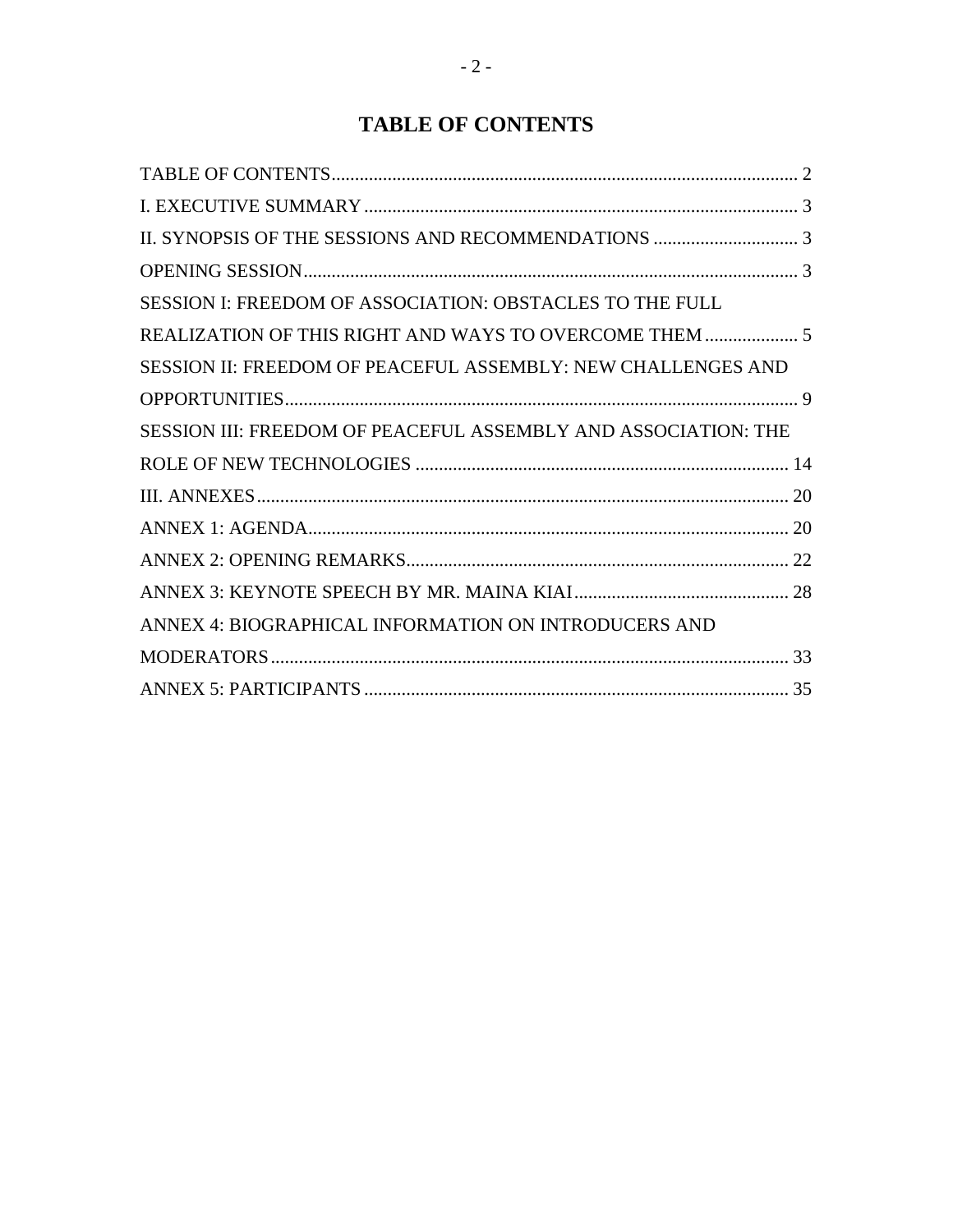# <span id="page-2-0"></span>**I. EXECUTIVE SUMMARY**

The second Supplementary Human Dimension Meeting (SHDM) in 2012 was dedicated to freedom of peaceful assembly and association and the role of new technologies in respect of these two fundamental rights. It brought together 246 participants, including 105 delegates from 45 OSCE participating States, 6 representatives from 3 OSCE Partners for Co-operation States, 119 representatives of 102 non-governmental organizations, 10 representatives of 8 OSCE Field Operations, 3 participants from 1 OSCE Institution, and 3 representatives of 3 international organizations.

The meeting was organized into three sessions:

- Freedom of Association: obstacles to the full realization of this right and ways to overcome them;
- Freedom of Peaceful Assembly: new challenges and opportunities for dialogue;
- Freedom of Peaceful Assembly and Association: the role of new technologies.

# <span id="page-2-1"></span>**II. SYNOPSIS OF THE SESSIONS AND RECOMMENDATIONS**

This section summarizes the discussions which took place during the opening session and the three thematic sessions and presents recommendations made by participants. The recommendations were directed towards a variety of actors, in particular: OSCE participating States, OSCE institutions and field operations, civil society actors and representatives of international organizations. These recommendations have no official status and are not based on consensus. The inclusion of a recommendation in this report does not suggest that it reflects the views or policies of the OSCE. Nevertheless, these recommendations serve as useful indicators for the OSCE to reflect on how participating States are meeting their freedom of peaceful assembly and association-related commitments and their views on OSCE/ODIHR freedom of peaceful assembly and association-related follow-up.

# <span id="page-2-2"></span>**OPENING SESSION**

Opening remarks were delivered by Ms. Martina Feeney, Deputy Head of the Permanent Mission of Ireland to the OSCE – on behalf of Ambassador Eoin O'Leary, Head of the Permanent Mission of Ireland to the OSCE – and by Ambassador Janez Lenarčič, Director of the OSCE/ODIHR, followed by the keynote speech of Mr. Maina Kiai, UN Special Rapporteur on the rights to freedom of peaceful assembly and of association.<sup>[1](#page-2-3)</sup>

Ms. Martina Feeney explained that the Irish Chairmanship of the OSCE had decided early on that they wanted to focus on freedom of assembly and association during their

<span id="page-2-3"></span><sup>&</sup>lt;sup>1</sup> The texts of the opening session remarks and keynote speech can be found in Annexes 2 and 3.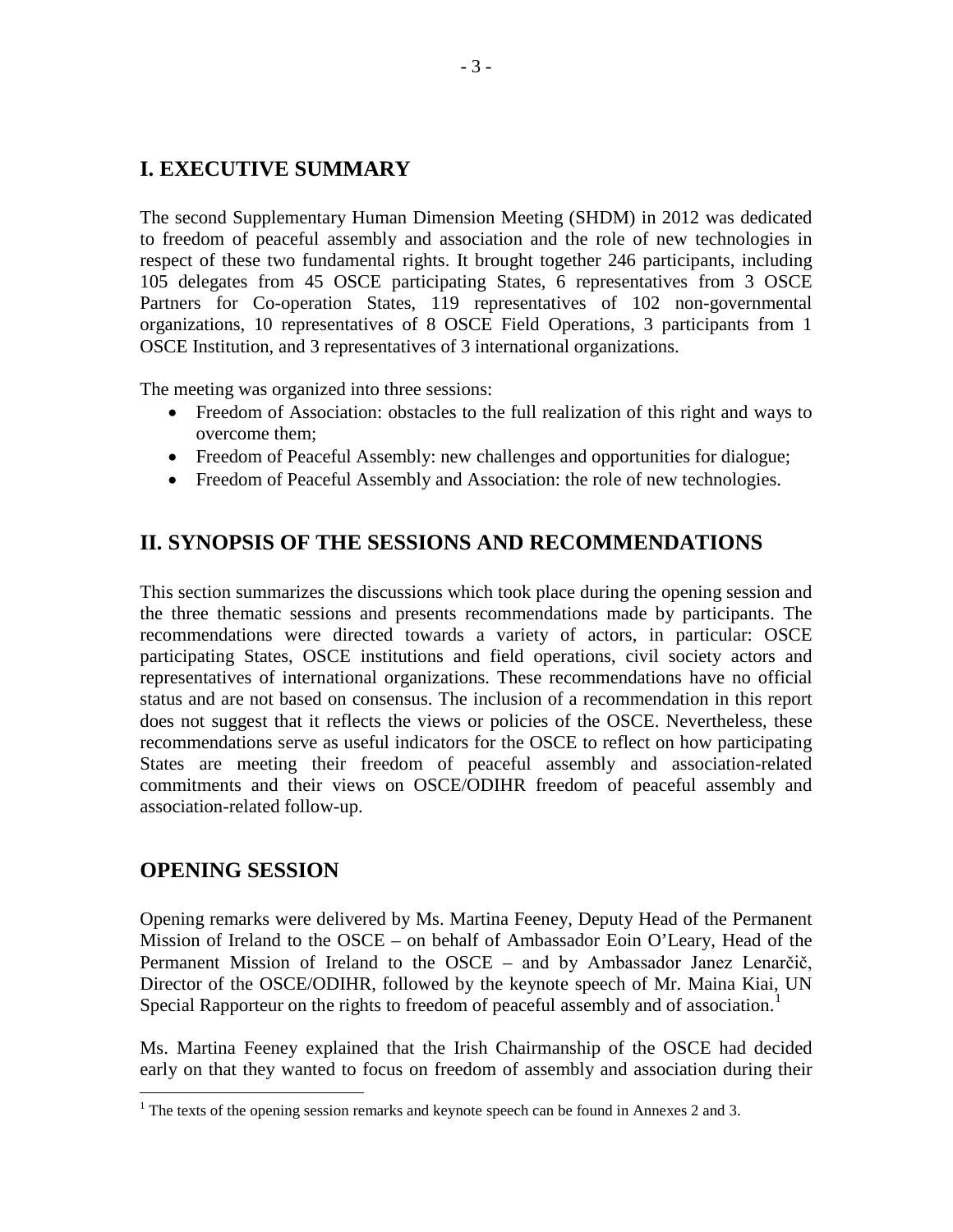term-in-office because these rights underpin the implementation of so many other civil and political rights of all individuals. She underlined that the approach adopted by an OSCE participating State towards peaceful assemblies can also serve as a litmus test of the overall commitment of authorities to human rights on a wider scale. Similarly, the denial of the right to associate can amount to denial of participation in a democratic society. Noting that new technologies are increasingly being used as a platform for the exercise of human rights and fundamental freedoms, Ms. Feeney emphasized that the Internet is also misused to limit, hinder, control, monitor and manipulate the exercise of freedom of assembly and association. In conclusion, Ms. Feeney welcomed the opportunity presented by this SHDM to address important issues concerning the promotion and protection of the aforementioned freedoms by State authorities.

Ambassador Lenarčič noted that ODIHR and the Irish Chairmanship facilitated the organization of a Civil Society Forum on 7 November in Vienna, where a large number of civil society representatives from across the OSCE region and the OSCE Mediterranean Partners for Co-operation engaged in lively and fruitful debates on freedom of peaceful assembly and of association and new technologies. He noted that their recommendations and conclusions would be most helpful, given that civil society representatives are in a unique position to best describe the challenges they face related to the exercise of the two fundamental freedoms.

Ambassador Lenarčič recalled that OSCE participating States have detailed commitments relating to freedom of peaceful assembly and association, also covering such aspects of association as the freedom to found and join trade unions or political parties. However, he noted that the real challenge is how to implement OSCE commitments to ensure that such rights are respected in practice, how to achieve the right balance between human rights of the individual and the State's obligation to maintain public order and national security. OSCE participating States' laws must reflect OSCE commitments, and must be clear and foreseeable enough to leave no space for arbitrary interpretation and application.

Ambassador Lenarčič recalled that for many years now, ODIHR has reviewed draft and existing legislation of OSCE participating States regulating assemblies and different types of associations. ODIHR is also involved in monitoring the respect of freedom of peaceful assembly on the ground, by conducting its own monitoring of assemblies and by building the capacity of civil society organizations and OSCE field operations to monitor assemblies. ODIHR has created associationline.org, a web-based interactive guide to freedom of association for government authorities and civil society, containing key principles and international standards related to freedom of association. Ambassador Lenarčič pointed out that for the first time, the agenda of this SHDM includes the issue of how new technologies affect these key human rights.

The keynote speaker, Mr. Maina Kiai, stated that, in every part of the world, States are increasingly repressing the enjoyment of freedom of assembly and association by enacting restrictive legislation or by implementing similarly restrictive practices. Regarding freedom of association, Mr. Kiai pointed out that the issue of restricting access to funding, particularly foreign funding, needs to be unpackaged as it is fast becoming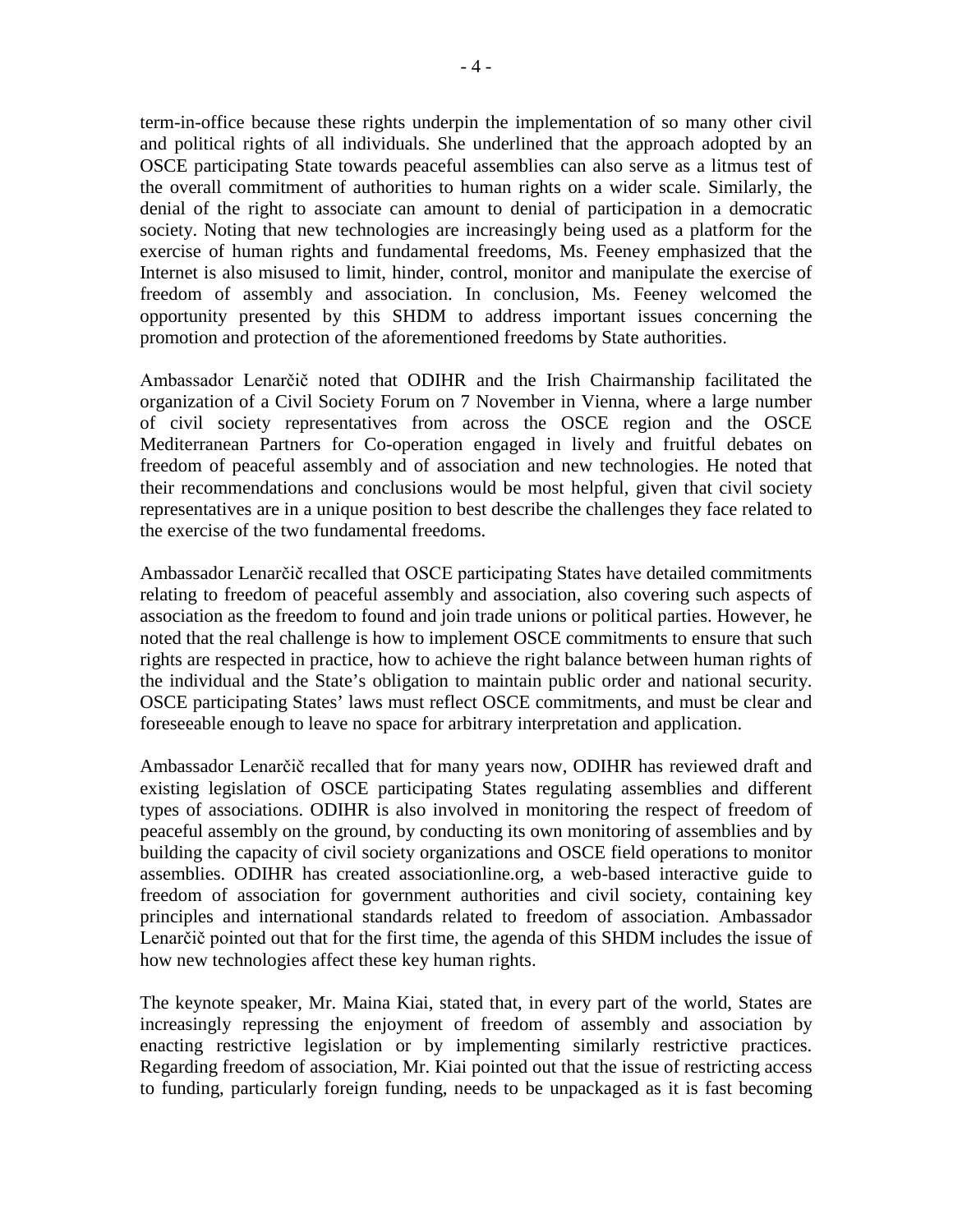one of the favoured tools to control, limit and weaken civil society, across the world. Regarding freedom of assembly, Mr. Kiai recalled that a variety of gatherings should be allowed, including spontaneous demonstrations, simultaneous assemblies and counterdemonstrations; that protestors should be able to get their message across to their target audience expediently and peacefully; and that law enforcement agencies should approach the policing of gatherings in a facilitative manner. Mr Kiai noted that more and more organizations and people are using Internet and social media to receive, disseminate and share news and information, to associate with online groupings, and to hold meetings and discussion groups. However, he described a worrying trend in the use of technology by States to control or manipulate the flow of information and communications, notably by unjustifiably blocking websites and by using surveillance tools to track online activities.

Mr. Kiai noted that meetings like this SHDM that bring together States and civil society to deliberate on ways of addressing challenges to the full enjoyment of rights are essential to foster a common understanding of what the standards are, to exchange best practices and to develop effective strategies. Finally, Mr. Kiai recommended that the OSCE/ODIHR establish a tool on the policing of assemblies that would look at training of police, their monitoring and how they are held accountable for breaches, as a further progression of the excellent work ODIHR has been doing on monitoring of assemblies.

# <span id="page-4-0"></span>**SESSION I: FREEDOM OF ASSOCIATION: OBSTACLES TO THE FULL REALIZATION OF THIS RIGHT AND WAYS TO OVERCOME THEM**

*Moderator:* **Ms. Emel Kurma**, Executive Coordinator, Helsinki Citizen's Assembly, Turkey

*Introducer:* **Mr. Serghei Ostaf,** Member of ODIHR Panel of Experts on Freedom of Peaceful Assembly, Director of the Resource Centre for Human Rights (CReDO), Moldova

The first session provided participants with the opportunity to discuss freedom of association and challenges faced by various types of associations, including nongovernmental organizations and political parties, throughout the OSCE region.

Mr. Serghei Ostaf recalled that, according to international standards, the registration of a Civil Society Organization (CSO) was not necessary for it to become operational and active. However, in some participating States, there is a strict requirement (or *de facto* strict enforcement) to register the organization in order to organize public events, or rent spaces for holding events; and in some others, there is no recognition of the role of the representation of the interests of citizens by non-registered groups.

Should an association decide to register, Mr. Ostaf recalled that registration requirements and procedures in place in OSCE participating States should be nondiscriminatory, clear and accessible and the procedure straightforward and non-burdensome. Requirements on citizenship, an excessive number of founding members, territorial limitation, non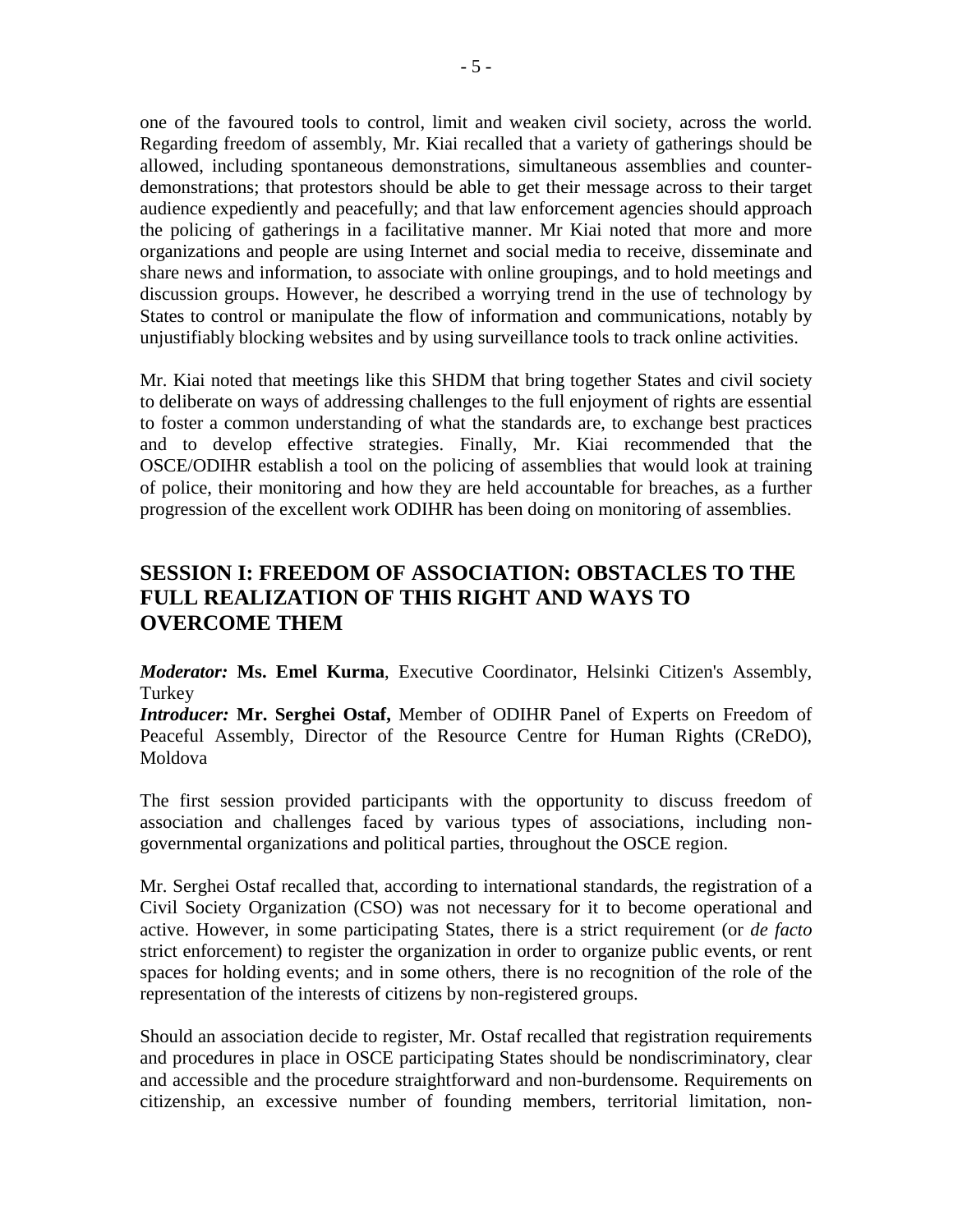exhaustive list of documents, lengthy and costly registration procedures, unjustified and long periods of time for the processing of documents, excessive specific linguistic requirements can be very inhibitive and discriminatory to register a CSO. However, Mr. Ostaf noted that issues of concern remain regarding, among others, the refusal of registration by authorities on the grounds that the scope of the organization is not opportune, or because the procedural requirements are unclear and thus left to the interpretation of responsible public servants.

Regarding the refusal of registration, Mr. Ostaf recalled that its grounds should generally not relate to the intentions or content and objectives of the group but rather to actions that raise substantial concern of constitutionality or, in the presence of imminent and conclusive evidence, are in violation of the Constitution.

The last point made by Mr. Ostaf concerned income generation activities and financial support. He noted that CSOs with legal personality must be able to carry out economic activities, with the profits being used to finance their objectives, without being obliged to obtain a special authorization. Eligibility for public assistance, including tax concessions, must be set out on the basis of clear and objective criteria, such as the CSO's public interest function, and must be transparent.

The subsequent discussion showed that the registration of associations was a major issue of concern for civil society participants. Many of them noted that burdensome and sometimes mandatory registration procedures were particularly worrying. A participant mentioned that some NGOs were now registering as companies to avoid the restrictions imposed on the registration of NGOs. Some specified that restrictions on registration in several participating States were particularly targeting minorities, including sexual, religious and regional minorities. In these cases and others, the name, activities or purpose of the NGO were at stake; registration of NGOs was rejected due to the use of names of organizations banned by relevant legislation. The obligation of registration of associations that have a certain number of members was also criticized by some participants. A participant noted that NGOs should be more active in their solidarity to protect the exercise of freedom of association of other NGOs in the OSCE region.

Particular emphasis was also placed on activities of foreign NGOs and foreign funding. Participants pointed out that new legislation in some participating States restricting the allocation of foreign funding to NGOs was particularly harmful for the sustainability of civil society associations. A participant proposed that there be common standards in OSCE participating States regarding donor assistance in support of NGOs. The need for authorization for foreign non-governmental organizations to operate in a country was also pointed out as an issue of concern in some participating States. Generally, it was noted that recently States appeared to be sharing "bad practices" rather than good ones.

Recommendations from discussions at the Civil Society Forum that took place prior to the SHDM on 7 November 2012 were presented by the moderator of the first session at that Forum. They focused on the need to facilitate the technical nature of the registration process, which should be non-discriminatory and protect the data of the respective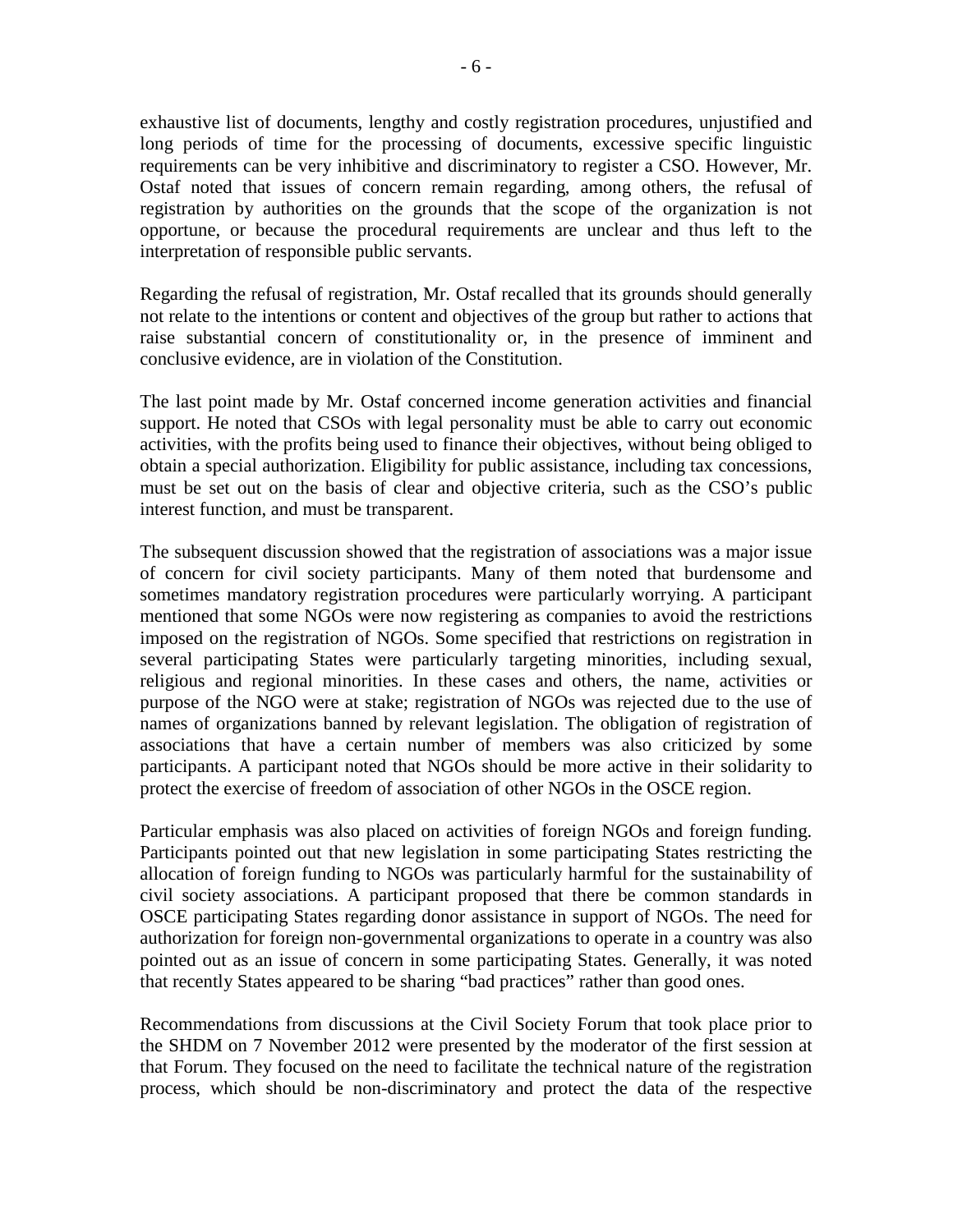organizations and members. At the same time, the sustainability of non-governmental organizations was considered paramount, and it was recommended not to limit the modalities and manner of fundraising for this purpose.

A number of speakers encouraged participating States not to impose liability and sanctions that would specifically target associations or human rights defenders, even in the absence of unlawful behaviour. Targeting members and holding them liable was described by some participants as a means used by some governments to weaken associations.

Numerous participants commented on the international standards on freedom of association, asserting that they were too general and leaving too much room for interpretation by State authorities. Many participants thus expressed a need for further precision and clarification of these international standards.

Finally, civil society participants expressed the willingness to be more involved in legal reform efforts pertaining to freedom of association. Some pointed out that draft bills should be public and transparent and accessible by NGOs.

The UN Special Rapporteur on the rights to freedom of peaceful assembly and of association Maina Kiai concluded by adding that the global community needs to move away from double standards; with regard to freedom of assembly, there is no country where pro-government gatherings have ever been stopped. If the assembly is peaceful, he added, then the content or slogan should not matter, and the same rules should apply to everyone, those protesting against as well as those expressing support for the government.

#### *The following specific recommendations were made in Session 1:*

Recommendations to OSCE participating States:

- OSCE participating States are invited to adopt the 8 EU Principles on Freedom of Association in a Ministerial Council Decision;
- OSCE participating States should deliver on their commitments and take measures, in particular by agreeing to decisions to defend freedom of peaceful assembly and association at the upcoming Ministerial Council meeting, and reiterate that fundamental freedoms should not be restricted for minorities, be they sexual, ethnic, or other;
- OSCE participating States should take new steps to address homophobia and transphobia, and should ensure that LGBT associations are equally represented in decision-making processes related to the field of human rights;
- Governments of OSCE participating States should repeal restrictive legislation affecting the freedom of association, and ensure that freedom of association standards are properly implemented;
- OSCE participating States should not prevent civil society organizations from obtaining funds, be it from national, international or foreign sources;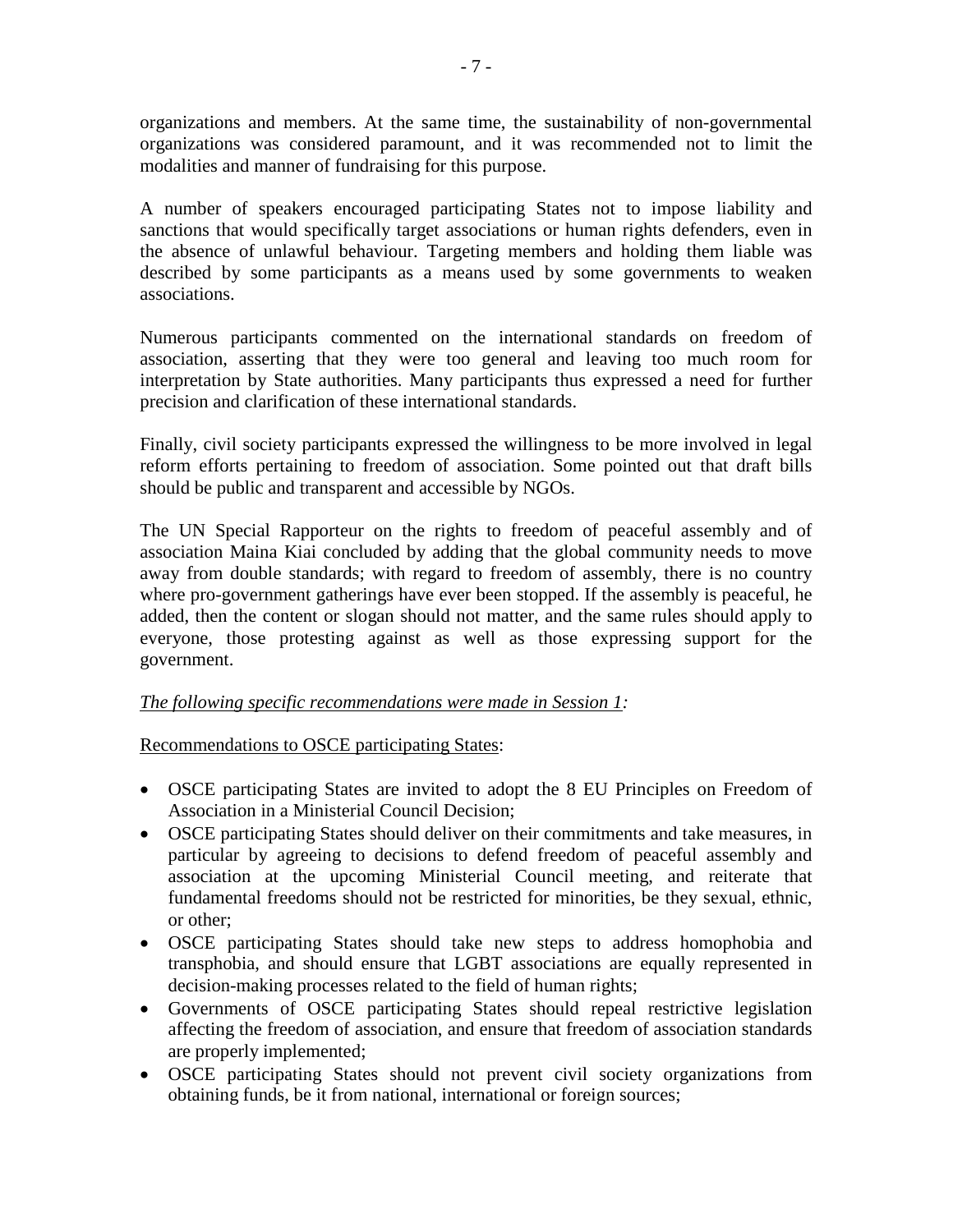- OSCE participating States should have an environment and legislation allowing all people to associate without discrimination, and in accordance with OSCE commitments and standards;
- OSCE participating states should endorse the Istanbul principles and international framework for the effectiveness of civil society organizations;
- OSCE participating States should refrain from creating possibilities for the arbitrary dissolution and refusal of registration of associations, and should also refrain from the presumption of liability of NGOs, and instead rely on criminal laws for individual liability, if necessary;
- OSCE participating States should ensure that funding for NGOs is transparent, and information on it accessible also via social networks and social media;
- OSCE participating States should develop legal instruments protecting and allowing proper funding for minorities to associate, including transparent, prompt, nonbureaucratic and inexpensive registration procedures, to ensure that the legal status of minority groups is not suspended or withdrawn, and that such groups may only be dissolved by court decisions;
- OSCE participating States should ensure that NGOs have rights, not only obligations, and that registration is not necessarily compulsory; laws should not limit rights unduly and disproportionately, and should in any case provide for the possibility of appeals;
- Bills prepared in OSCE participating States in relation to legislation on associations should be public and transparent and accessible to NGOs;
- OSCE participating States should set up a voluntary fund for the protection of human rights defenders;
- OSCE participating States are called upon to officially invite the UN Special Rapporteur on the Right to Peaceful Assembly and Association to visit their countries;
- OSCE participating States should capitalize on the idea to prepare guidelines on freedom of association, and expand on existing ODIHR good practices;
- EU Guiding Principles, and also recommendations from the SHDM and the Civil Society Forum in general, should be distributed to OSCE Mediterranean Partners for Co-operation.

Recommendations to OSCE institutions and field operations:

- ODIHR should establish a Panel of Experts on Freedom of Association, and develop a framework for the implementation of commitments and standards;
- ODIHR, with the Council of Europe's Venice Commission and Department for the Execution of Judgments, should prepare Guidelines on Freedom of Association, similar to those existing for Freedom of Assembly, also based on expert and NGO recommendations;
- OSCE (ODIHR) should endorse the Istanbul Principles and international framework for the effectiveness of civil society organizations;
- OSCE (ODIHR) should facilitate bilateral and multilateral meetings on freedom of association and work closely with the Council of Europe, to remind member-States of their obligations;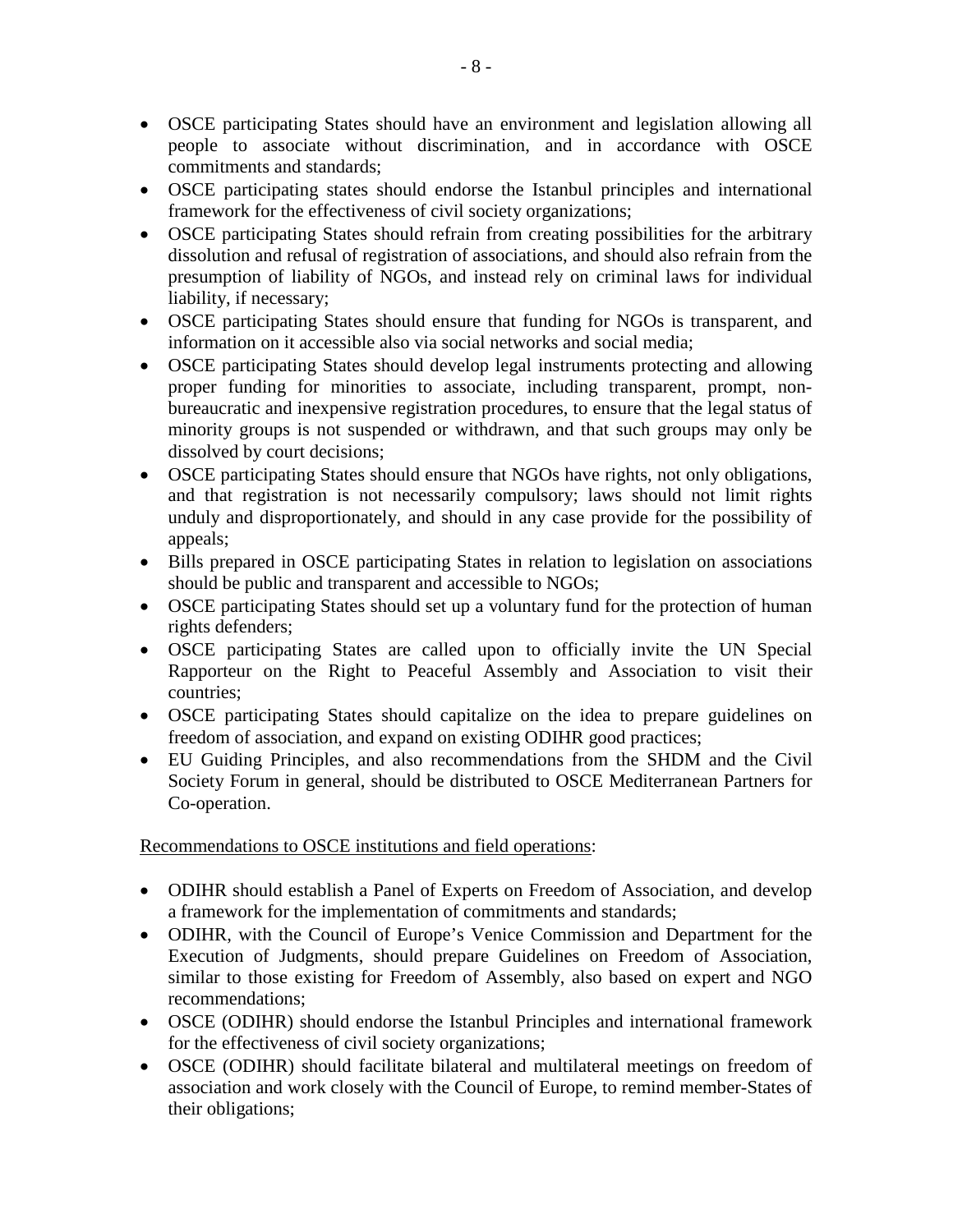- The Guidelines on Freedom of Association (when drafted by ODIHR) should contain a reasonable balance between the freedom of association and eventual limitations via registration;
- OSCE (ODIHR) should help participating States develop legal instruments protecting the rights of minorities to associate, and to allow for proper funding, transparent, prompt, non-bureaucratic and inexpensive registration procedures and ensure that only court decisions may lead to the dissolution of associations;
- OSCE (ODIHR) should provide feedback to participating States on their ways of collaborating with associations;
- OSCE (ODIHR) should activate the work of human rights defenders, namely by developing Guidelines on human rights defenders, and by creating a Panel of Experts to review existing OSCE documents relating to freedom of association and freedom of expression and fair trial rights, in order to create explicit OSCE commitments relating to the protection of human rights defenders;
- The OSCE in general should have a Special Representative to protect human rights defenders, and should help create a voluntary fund for human rights defenders.

#### Recommendations to civil society:

- NGOs should be transparent with regard to their finances;
- NGOs should use modern technology when expressing themselves.

# <span id="page-8-0"></span>**SESSION II: FREEDOM OF PEACEFUL ASSEMBLY: NEW CHALLENGES AND OPPORTUNITIES**

*Moderator:* **Mr. Dmitry Makarov,** Member of the Coordinating Council of the International Youth Human Rights Movement, Program Coordinator for Moscow Helsinki Group, Russian Federation

*Introducer:* **Mr. Neil Jarman**, Director of the Institute on Conflict Research, Belfast, Chairman of the OSCE/ODIHR Panel of Experts on Freedom of Peaceful Assembly, United Kingdom

The second session allowed the participants to focus their discussions on newly emerging trends and challenges with respect to the exercise of the right to freedom of peaceful assembly across the OSCE region.

The introducer, Mr. Neil Jarman, opened the session by highlighting that the rise of global movements and the widespread use of new social media transformed the style and form of many assemblies. Technological advancement enabled individuals to plan events, share ideas and organize activities in ways that would have been impossible only a few years ago. Mr. Jarman noted that such changes posed challenges to State authorities which - when faced with innovation - often struggled to adapt to the new situation. State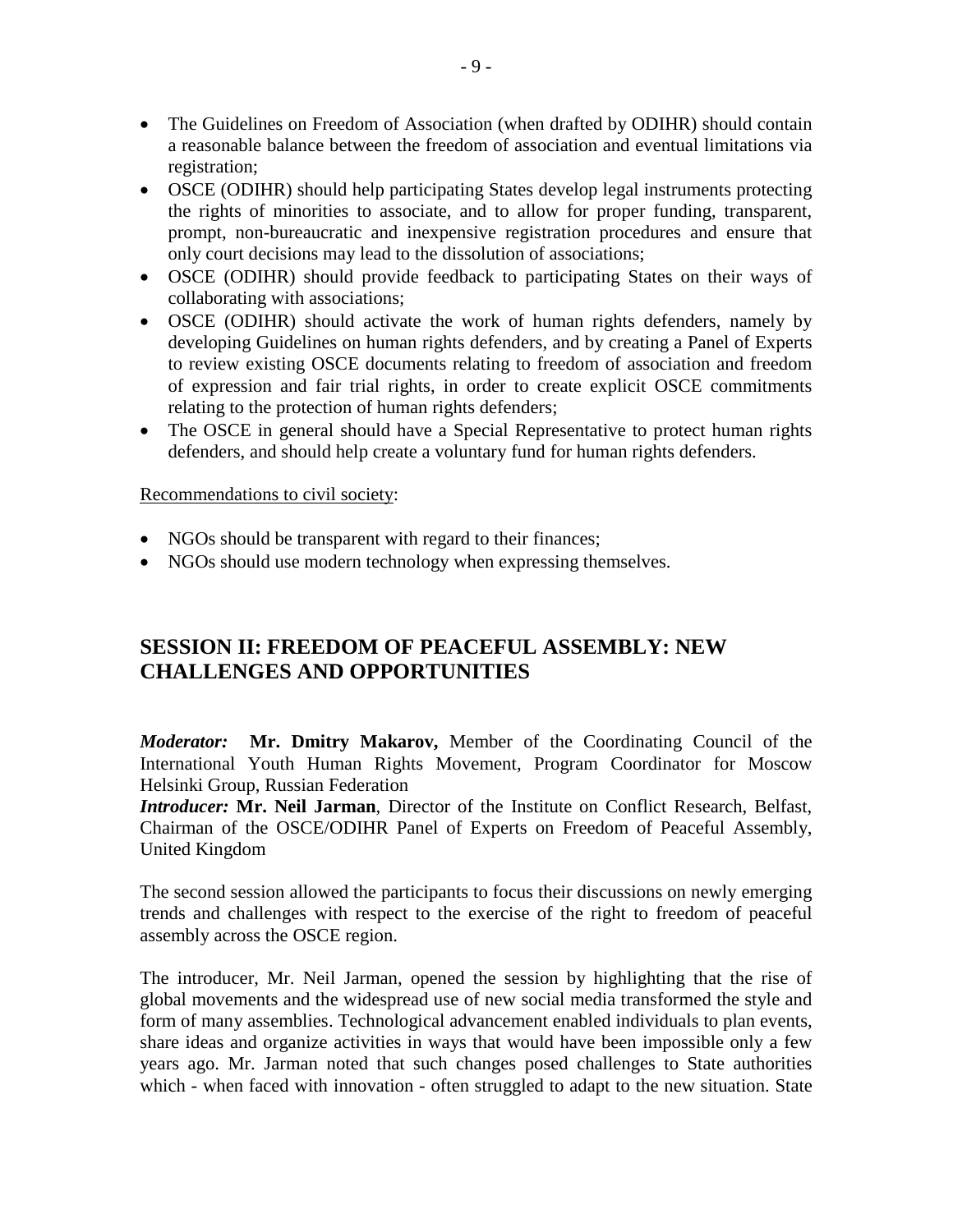responses were frequently not in congruity with international human rights standards and entailed greater restrictions.

In this context, Mr. Jarman pointed out that the European Convention on Human Rights should be considered as a 'living instrument'. The European Court of Human Rights should take the changing situation into account and assess cases against the backdrop of the variety of local dynamics, rather than simply applying generalized precedents.

The introducer also drew attention to the fact that the OSCE/ODIHR Panel of Experts on Freedom of Peaceful Assembly was commencing its work on the  $3<sup>rd</sup>$  edition of the *Guidelines on Freedom of Peaceful Assembly.* In this regard, he highlighted a number of emerging issues affecting the right to freedom of peaceful assembly which should be taken into consideration in the process of the revision of the Guidelines.

The first issue which Mr. Jarman highlighted was the emergence of semi-permanent assemblies, most notably exemplified by the Occupy Movement. The duration of such semi-permanent protests gave rise to a need for a new interpretation of the notion of 'temporary presence'. It was notable that certain states invoked 'public health' to disperse such assemblies.

The second matter which Mr. Jarman recalled was the issue of restricting assemblies on privately owned property that is generally accessible to the public. Places such as parks, streets and shopping areas have been increasingly privatized in recent times and there exists a certain ambiguity as to the extent to which restrictions could be imposed on assemblies in such spaces.

The third topic concerned the role of the social media. Mr. Jarman stated that the use of new technologies challenged a number of established norms relating to assemblies. In particular, difficulties might occur when trying to identify the organizers or observe the notification process requirements.

Mr. Jarman also highlighted emerging concerns relating to responses of the authorities. He pointed out the 'preventive detention' of potential participants, which was used in order to stop them from taking part in an assembly. He also drew attention to 'kettling'- a newly developed technique to contain large crowds. Mr. Jarman concluded his statement by indicating that the Panel was increasingly identifying cases of restrictions on the right to freedom of peaceful assembly in the entire OSCE region.

The subsequent discussions focused on legislative developments pertaining to the right to freedom of peaceful assembly, and State practice with respect to policing assemblies. Many civil society representatives highlighted the restrictive nature of laws which were currently being adopted in certain States. Many interlocutors voiced their concern that provisions contained in these laws were not in line with international standards and OSCE commitments. Areas of concern included, *inter alia*, blanket prohibitions, contentbased restrictions, as well as excessive sanctions providing for criminal liability of the participants.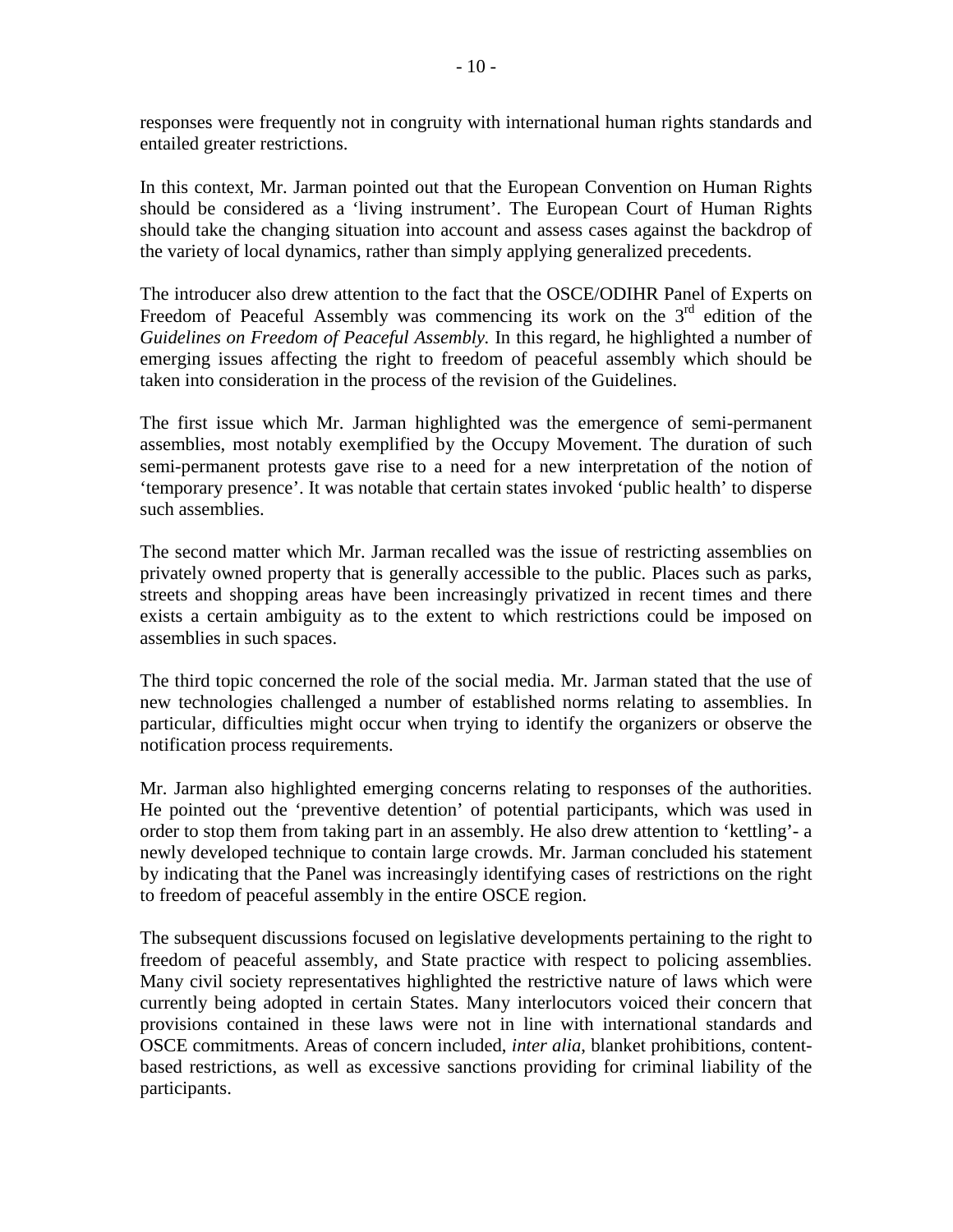Recommendations summarizing the discussions of the Civil Society Forum which took place on 7 November 2012 were also presented. It was stressed that negotiations between assembly organisers and the relevant authorities may be useful but it was also noted that prior negotiation processes could potentially exert a 'chilling effect' on the enjoyment of freedom of assembly: assembly organizers should not be obliged to accept suggestions made by authorities if these might undermine the essence of this freedom; and a lack of consensus between assembly organisers and the authorities should not be used as a justification for banning a peaceful assembly.

Numerous participants also commented on authorities' excessive use of force against peaceful demonstrators. In this context, particular emphasis was placed on the role of adequate police training. Certain interventions also concerned the role of *agent provocateurs*.

Finally, many interlocutors underscored the paramount importance of monitoring and called on States to facilitate the work of independent observers. ODIHR's work in the area of monitoring was also praised.

#### *The following specific recommendations were made in Session II:*

Recommendations to OSCE participating States:

- OSCE participating States should not seek to legitimize restrictive or repressive practices by referring to what are bad practices in other jurisdictions, but rather aspire to good practices that are in full compliance with international human rights law and the OSCE/ODIHR-Venice Commission *Guidelines on Freedom of Peaceful Assembly*;
- OSCE participating States should implement in full the judgments of the European Court of Human Rights;
- OSCE participating States should widely disseminate the OSCE-ODIHR [Assembly] Monitoring Report and the OSCE/ODIHR-Venice Commission Guidelines on Freedom of Peaceful Assembly to their State and local officials, to increase awareness of and respect for international human rights standards;
- OSCE participating States should engage in constructive dialogue with the OSCE/ODIHR during and after its freedom of assembly monitoring work, in particular on the recommendations that are reflected in the ODIHR monitoring reports;
- OSCE participating States should expressly recognize and guarantee the right of civil society actors to monitor, record and document the policing of protest activities;
- OSCE participating States should not provide for blanket prohibition of using recording devices or any other technical means, preventing civil society and human rights defenders from monitoring activities of the law enforcement agencies;
- OSCE participating States should review procedural and evidential rules in domestic law to ensure that any relevant footage gathered by civil society and human rights defenders is admissible in any administrative, criminal and civil proceedings relating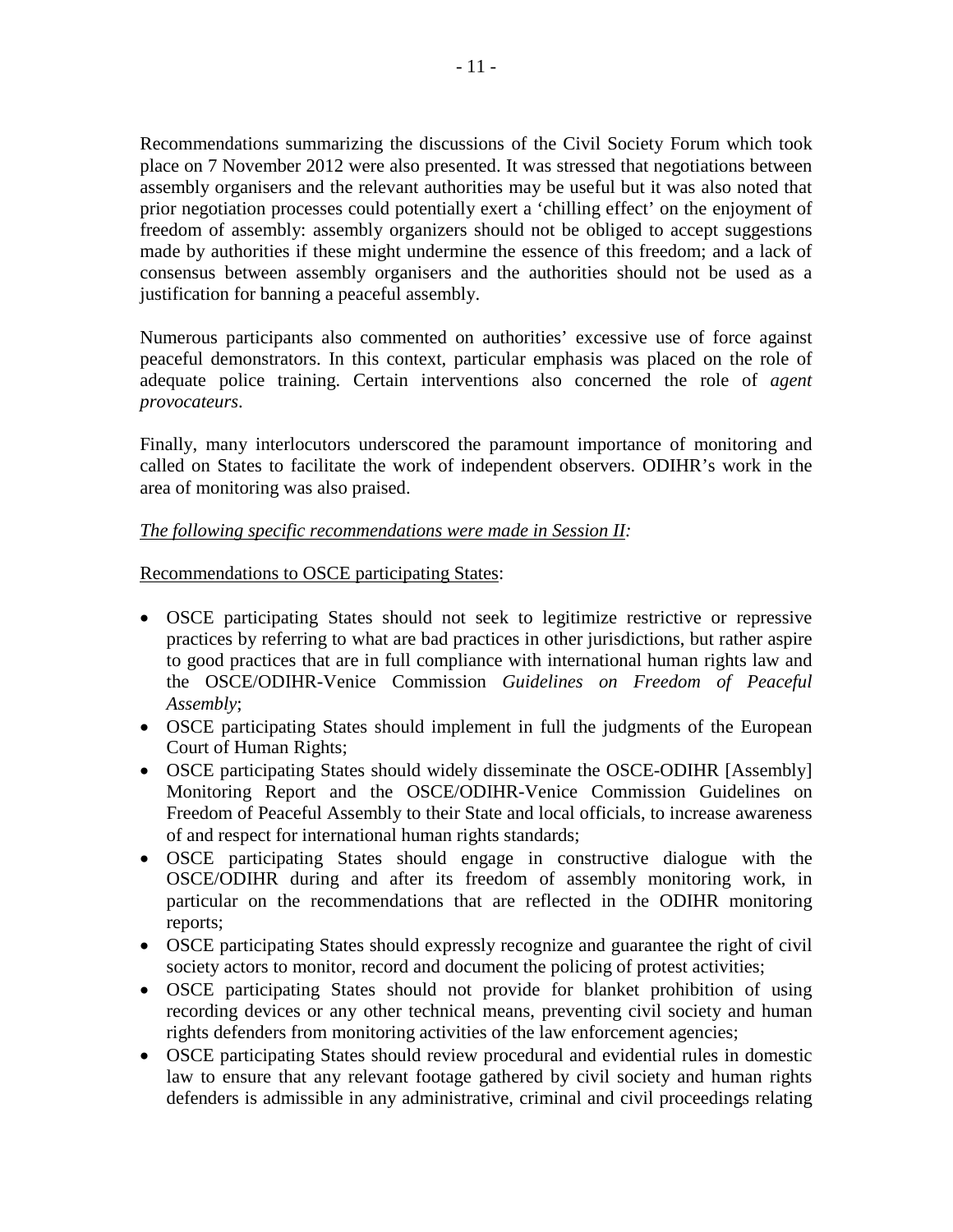to protest and freedom of assembly;

- OSCE participating States should not employ preventive policing strategies that serve to deter the free enjoyment of the exercise of freedom of peaceful assembly;
- OSCE participating States should ensure that peaceful spontaneous assemblies are facilitated;
- OSCE participating States should ensure that the principle of facilitating assemblies within sight and sound of their intended audience is fully respected;
- OSCE participating States should ensure that the reasons and grounds for any restrictions are fully explained and communicated to the organizer of an assembly prior to the assembly, so as to provide an opportunity for appeal in advance of the notified date of the assembly;
- OSCE participating States should work to ensure that national courts undertake more probing factual inquiry into the declared aim and purpose of any restriction, rather than merely deferring to the opinion of law enforcement or public safety officials;
- OSCE participating States should facilitate the work of the OSCE in monitoring freedom of peaceful assembly;
- OSCE participating States should seek ways to protect and facilitate new types and forms of protest, and create an enabling environment for the exercise of the right to peacefully assemble;
- OSCE participating States should not introduce laws that criminalize protest and freedom of peaceful assembly and expression, that contain vague and broadly defined offences, or which confer excessive discretion upon law enforcement officials;
- OSCE participating States should ensure that liability for any violence that occurs is not imposed on those who participate in assemblies by reason of their mere participation unless there is demonstrable and concrete evidence of their individual involvement in violent activity;
- OSCE participating States should ensure that any prior requirements imposed on those who seek to exercise their right to freedom of peaceful assembly are neither onerous nor bureaucratic;
- OSCE participating States should ensure that those exercising their right to assemble are not coerced into negotiating with the authorities; that their participation in any such process is entirely optional and voluntary; and that failure to co-operate with the authorities is not in itself relied upon as a ground for imposing restrictions on freedom of peaceful assembly;
- OSCE participating States should ensure that regulation of peaceful assemblies includes a notification rather than a registration regime;
- OSCE participating States should ensure that the notification period is not unnecessarily lengthy but allows adequate time to make the necessary arrangements; there should be an exception for spontaneous assemblies where timely notification is not possible; any sanctions imposed for failure to comply with the requisite procedures should be proportionate;
- OSCE participating States should ensure that any restriction on assemblies should be communicated promptly in writing to the organizers; there should exist a timely and effective judicial remedy for any undue restrictions;
- OSCE participating States should ensure that any restrictions are prescribed by law and are consistent with international standards;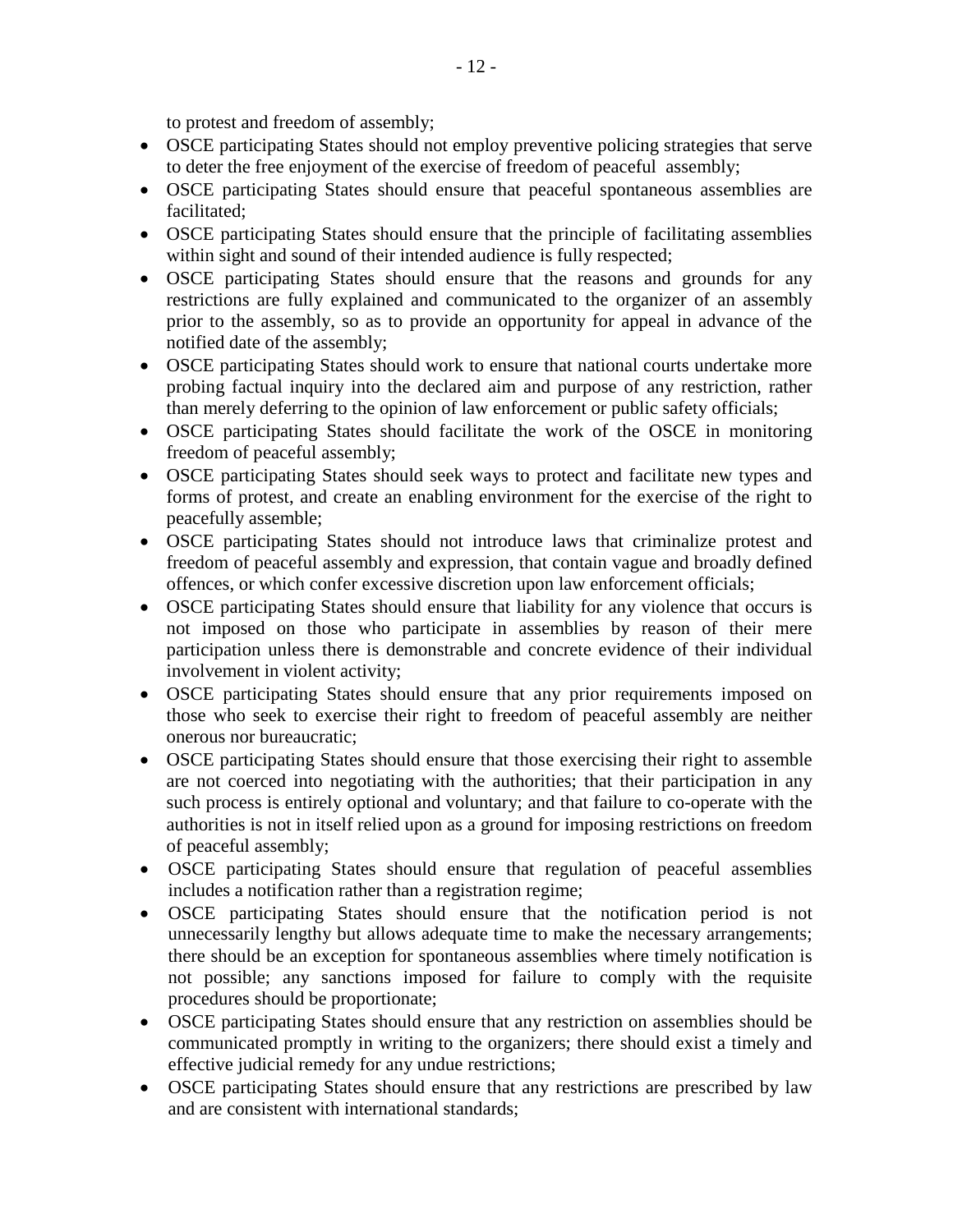- OSCE participating States should ensure that dispersal of assemblies is a measure of last resort;
- OSCE participating States should ensure that organizers are not held responsible for the conduct of other violent individuals; authorities should adopt and implement rules and regulations on the use of force and firearms by law enforcement officials, keep the ethical issues associated with the use of force and firearms constantly under review, and shall ensure that the use of force strictly adheres to the principles of necessity and proportionality;
- OSCE participating States shall ensure that arbitrary or abusive use of force and firearms by law enforcement officials is punished as a criminal offence;
- OSCE participating States should ensure that no unnecessary limitations are imposed on peaceful assemblies in law or in practice;
- OSCE participating States should ensure that no blanket restrictions on time or location are imposed; any limitations must be proportionate and non-discriminatory;
- OSCE participating States should ensure that any message of an assembly is not, in itself, a basis for restrictions;
- OSCE participating States should improve the training of law enforcement officers in charge of managing and facilitating assemblies;
- Law enforcement authorities should ensure the protection of the participants of peaceful assemblies;
- OSCE participating States should ensure that freedom of peaceful assembly is not used to violate other fundamental rights;
- OSCE participating States should equally protect members of assemblies of all different groups, including members of demonstrations and counter-demonstrations;

#### Recommendations to OSCE institutions and field operations:

- The work of the Legislative Support Unit of the OSCE/ODIHR should focus not only on laws explicitly governing freedom of peaceful assembly, but also on the wider legal framework to ensure that other laws and regulations do not cumulatively impose excessive burdens on those exercising their right to assemble;
- OSCE should consider ways in which it might respond to requests from civil society and other domestic institutions, not only to requests from participating States;
- OSCE should work with the Committee of Ministers and participating States to encourage and support the full implementation of the judgments of the European Court of Human Rights;
- The OSCE should develop a tool on the policing of assemblies;
- The OSCE/ODIHR Panel on Freedom of Peaceful Assembly should co-ordinate and work with the UN Special Rapporteur on the rights to freedom of peaceful assembly and of association and the UN Special Rapporteur on the promotion and protection of the right to freedom of opinion and expression;
- The OSCE/ODIHR Panel of Experts on Freedom of Peaceful Assembly should further consider the issue of leaderless, non-hierarchical, anonymous assemblies, as well as how to approach encampments, semi-permanent and permanent assemblies (and the understanding of 'temporariness');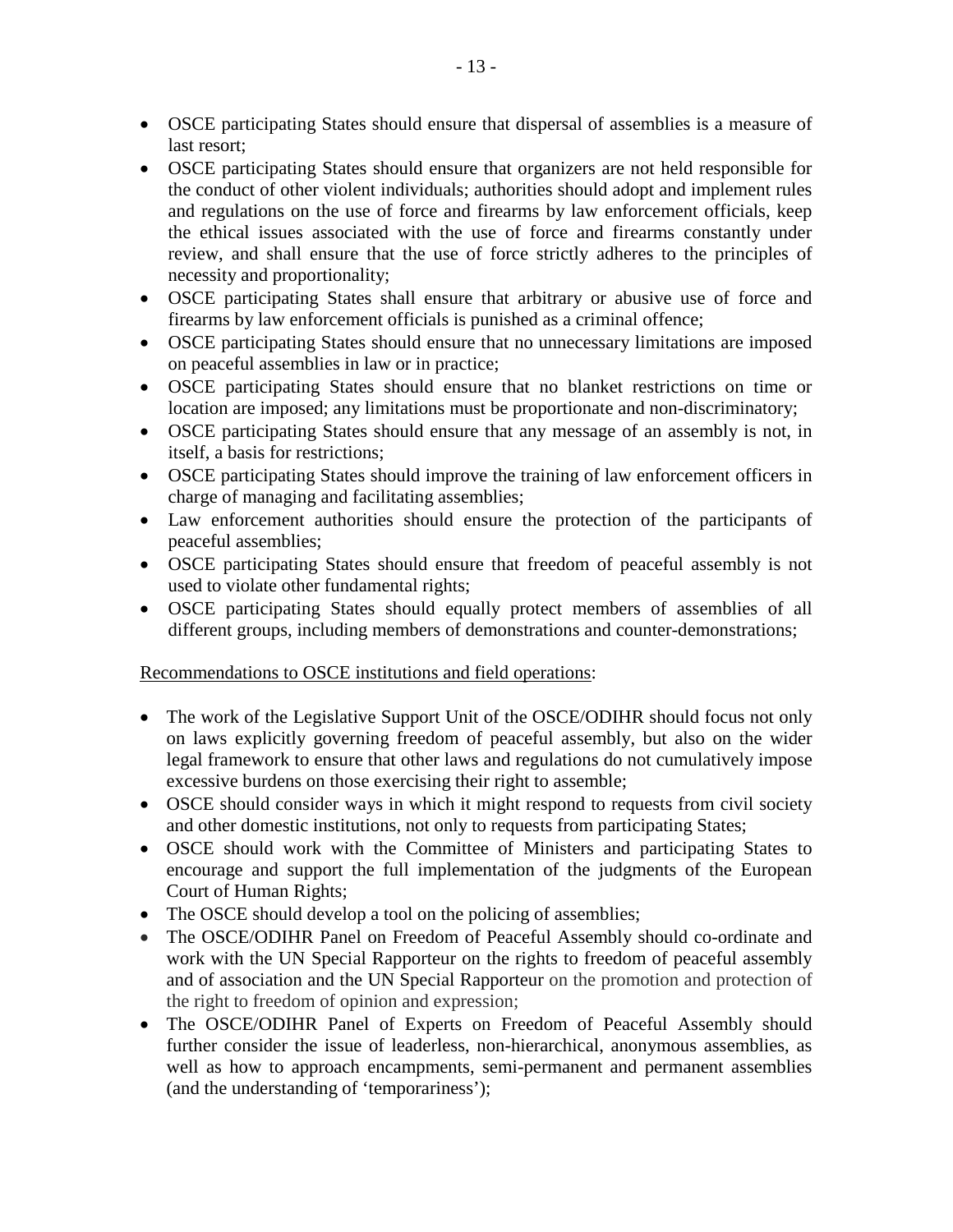- The OSCE/ODIHR Panel of Experts on Freedom of Peaceful Assembly should consider the practices within OSCE participating States regarding notification and the negotiation of the conditions for exercising the right to freedom of peaceful assembly;
- OSCE should exert pressure on participating States to ensure that international freedom of peaceful assembly standards are adhered to;
- OSCE institutions should increase their activities in the area of monitoring public assemblies.

#### Recommendations to civil society:

• The members of the Civil Society Forum should consider ways of improving coordination between NGOs, potentially with a view to establishing *ad hoc* expert groups to monitor and respond to particular events and violations of human rights.

## <span id="page-13-0"></span>**SESSION III: FREEDOM OF PEACEFUL ASSEMBLY AND ASSOCIATION: THE ROLE OF NEW TECHNOLOGIES**

*Moderator:* Ms. Oleksandra Matviychuk, Chairwoman of the Board of Non-Governmental Organization "Center for Civil Liberties", Ukraine *Introducer:* Mr. David Moore, Vice-President – Legal Affairs, International Center for Not-for-Profit Law (ICNL)

Session three offered an opportunity for participants to discuss the profound effects of new information and communication technologies on the realization of the freedoms of association and assembly.

The introducer of the session, Mr. David Moore, highlighted that governments' concerns with information and communication technologies are directly related to the power of these new technologies to inform and mobilize. Considerable attention has been given to the link between Internet freedom and the right to freedom of expression. However, Internet freedom is also integrally linked to the rights of association and assembly. Mr. Moore explained that the criteria under international law to recognize a group as an association – namely that it pursues a defined aim, that it possesses some "stability of duration" and that it has a formal/informal institutional structure that provides members with a sense of belonging – are also met by numerous online groups. Indeed, physical proximity is not a requirement for an individual to exercise the right to associate and the Internet has thus allowed for associations to mobilize individuals in associations, groups, social networks, online communities, in the absence of in-person meetings.

Mr. Moore then recalled that the recognition that online associations are protected under international law means that government interference with Internet and social media must meet the strict test defined in the ICCPR and the European Convention for Human Rights, which excludes restrictions that are not prescribed by law, necessary in a democratic society, in the interests of national security or public safety, public order,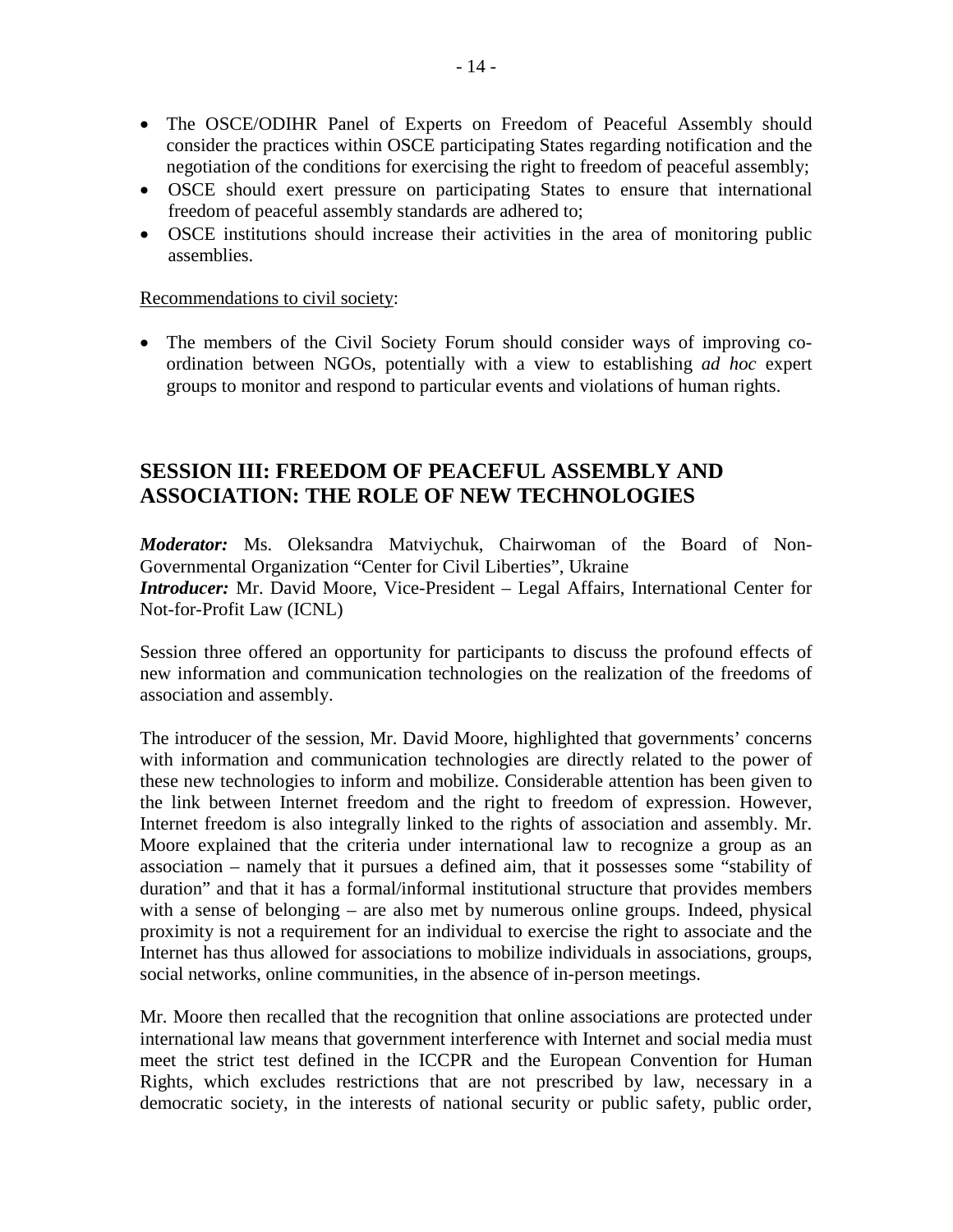protection of public health or morals, or protection of rights and freedoms of others. Consequently, participating States should refrain from blanket restrictions on access to Facebook or other networking sites, targeted harassment of online human rights organizations and dissident groups, and obligations to supply confidential data (such as membership lists), which may constitute violations of international law.

Some participants reiterated the points made in the previous session regarding the responsibility of participating States to guarantee the rights to freedom of assembly and association, whatever the means used to exert these rights, including online communications. Participating States should also keep in mind that restrictions on Internet freedom can reduce space for individuals to participate in democratic societies, and that these should not be used to censor freedoms.

Participants noted that one of the advancements created by new technologies was the great contribution that Internet has made to pluralism and free speech. Regarding freedom of peaceful assembly, participants also testified that Facebook is extensively used today, to call for meetings and assemblies and make them public on the Internet. New technologies were also described by participants as having a positive influence on the number of people that attend meetings, flash mobs etc.

However, some interventions highlighted concern about some governments' attempts to shut down the Internet or specific websites to prevent assemblies from being organized or associations from forming. It was advised that participating States should create standards and economic incentives to control the conduct of Internet service providers.

There appeared to be general agreement that citizens need to be informed, to deal responsibly with the services offered by the Internet. This includes the importance of privacy rights and personal data issues. In particular, some interventions demonstrated concern over the gathering of personal information on individuals present at assemblies and the storing and compilation of information.

A number of participants expressed their conviction of the need for a comprehensive approach to the Internet that would balance its positive and negative effects – including the potential threat to health, safety and security. However, others recalled that, when referring to the ICCPR, the ECHR and the UN Human Rights Committee, there is a clear understanding that limitations need to be necessary in a democratic society, should be very strictly limited, and can only be applied in specific situations, as the imposition of limitations needs to be justified.

Participants identified that new technologies imply higher requirements in terms of developing legislation to cover the situations they entail. In the case of spontaneous gatherings for instance, because of the organization online, there may be no notification, and no conformity with legal requirements. In the case of leaderless spontaneous gatherings, the organization of an assembly on the Internet might make it difficult to pin down who is the organizer. At the same time, new technologies also enable the identification of organizers and participants for future events.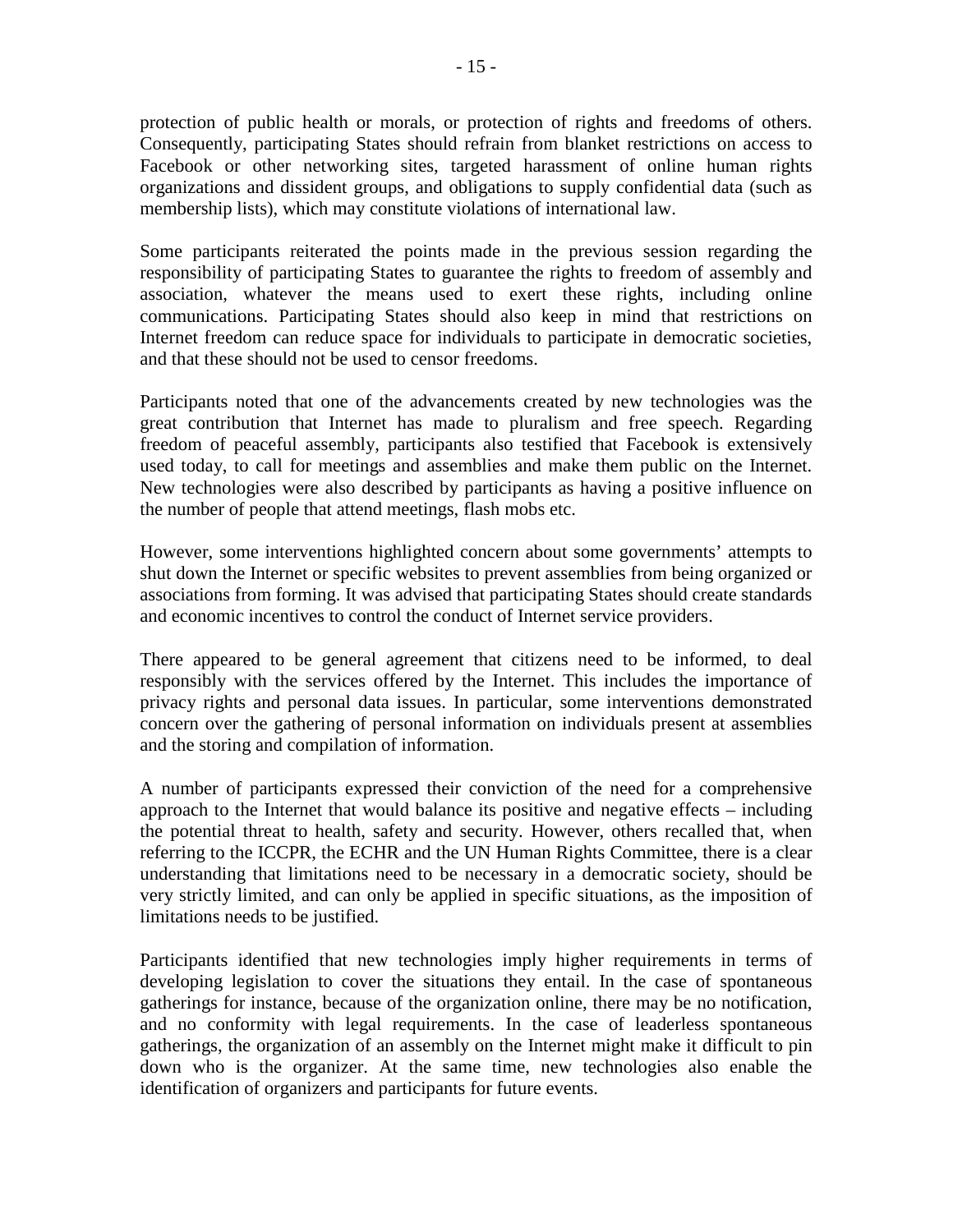#### *The following specific recommendations were made in Session III:*

Recommendations to OSCE participating States:

- OSCE participating States should ensure the protection of human rights online and offline;
- OSCE participating States should use new technologies for the registration of new religious groups;
- OSCE participating States should encourage online registration of NGOs;
- OSCE participating States should promote transparency of political parties' fundraising and campaign contributions also through the use of Internet and new technologies as to ensure their transparency (accounts should be accessible online), to prevent corruption and enhance transparency and public control of the use of the funds raised;
- OSCE participating States need to maintain the right balance in relation to new technologies by not shutting them down, but monitoring security threats and adopting requisite measures; no websites should be shut down without judicial authorization;
- OSCE participating States should approach the important role of new technologies as a single set of issues and consider it comprehensively and not focus only on some disaggregated aspects;
- OSCE participating States should ensure unimpeded access to Internet and mobile technologies and ensure that any limitations on such communication technologies are both narrowly tailored in domestic law and in full compliance with international human rights law;
- OSCE participating States should prohibit interferences in the use of cell phones or cell phone cameras in public places and refrain from deploying blocking technologies interfering with the ability of civil society actors and human rights defenders to monitor, record and document police activity;
- OSCE participating States should improve the legislative framework in the field of Internet-based communications to enhance the security of personal data of the Internet users;
- OSCE participating States, instead of shutting down Internet sites, should themselves try to find means of communication with society and common points for discussion;
- OSCE participating States should improve the legal framework for Internet communications to ensure privacy of Internet users and prevent automatic collection of information by special services to take evidence *de bene esse*; all such information gathering, including collection of information accessible online on human rights defenders and obtaining access to existing databases shall be conducted only upon relevant judicial authorization; any evidence collected without such authorization shall be considered as inadmissible;
- OSCE participating States should use Internet with the ultimate goal to enhance dialogue between authorities and protesters and not to intensify adversarial positions between them with regard to the exercise of key human rights;
- OSCE participating States should acknowledge the positive impact of new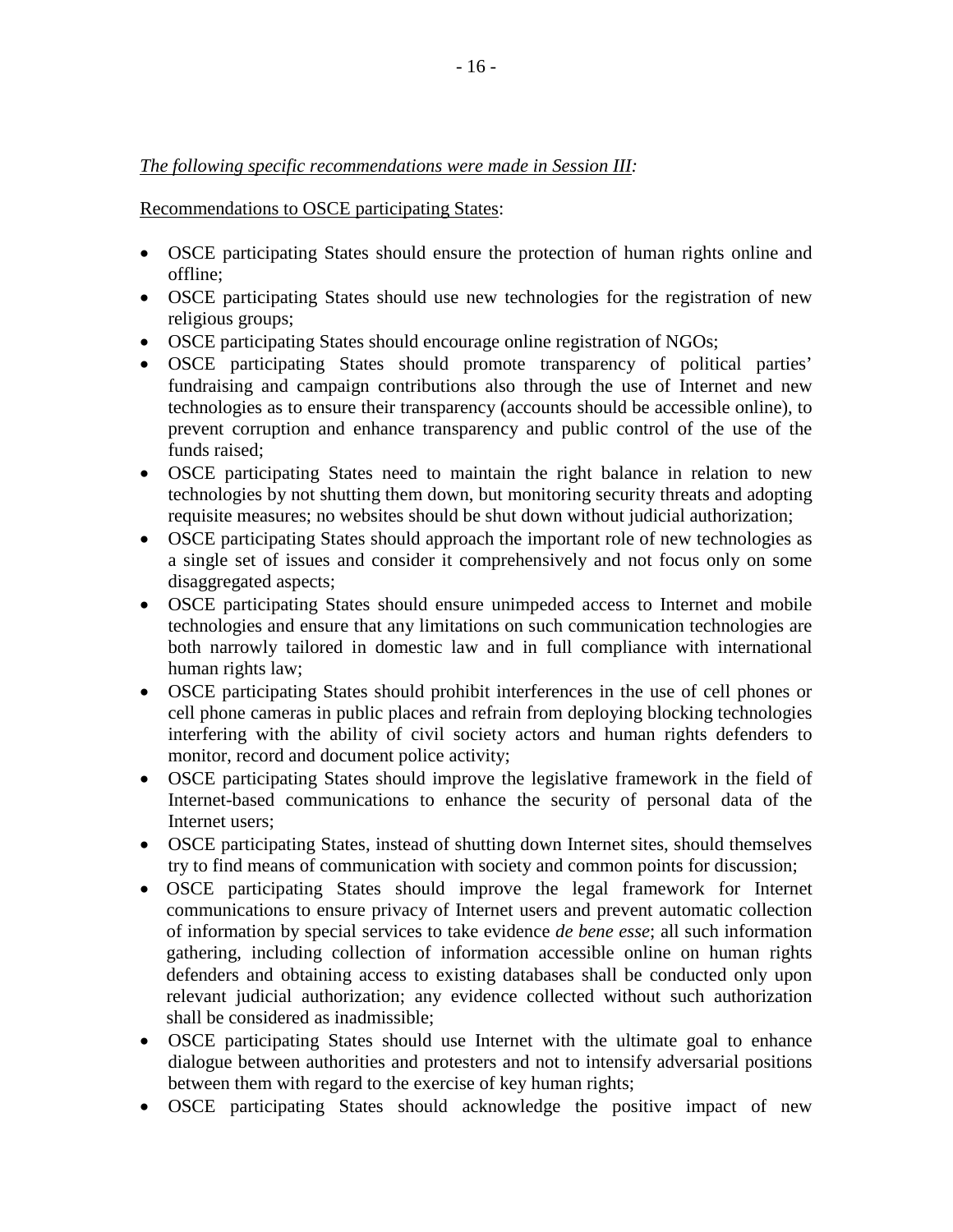technologies on the exercise of human rights, while addressing potential risks and seeking to minimize these risks in a proportionate manner, without blanket bans on the access to Internet;

- OSCE participating States should ensure that clear and distinctive roles are maintained between police, intelligence agencies and security services while approaching the issues related to freedom of peaceful assembly, and refrain from deploying agents provocateurs and from disseminating false information through social media;
- OSCE participating States should be reminded of the need to adhere fully and consistently to legal procedures when monitoring civil activists; databases that could be used by law enforcement bodies to control individuals need to be administered in line with data and privacy protection legislation;
- OSCE participating States should ensure that use of Internet complies with the respective standards set by international human rights instruments;
- OSCE participating States should avail themselves of the legal and policy means available to them and look into the recent shutting down of mobile telephone services in certain OSCE participating States;
- OSCE participating States should ensure that the Ministerial Council adopt a decision on the promotion and protection of human rights and fundamental freedoms in the digital age;
- OSCE participating States should invite and accept missions to monitor protests and associations in line with guidelines and standards; this invitation should also include competent UN bodies and the OSCE;
- OSCE participating States should encourage law enforcement agencies to publish their policies on the surveillance of protest activities, also in relation to retention, disclosure and destruction of any data and intelligence gathered, ensuring that these policies fully respect the right to private and family life;
- OSCE participating States should continue to work co-operatively to ensure an open, safe and accessible Internet;
- OSCE participating States and Mediterranean Partners for Co-operation should consolidate free circulation of information, defend activities of bloggers and human rights defenders, who run into difficulties and obstructive legal procedures. Monitoring and supervisory bodies should ensure free circulation of information;
- OSCE participating States should establish standards for the conduct of Internet providers, given that they are maintaining a public forum, and as such can be considered as serving a public good and fulfilling some kind of quasi-governmental role.
- OSCE participating States should ensure that use of Internet is in line with the ICCPR and with human rights, including children's rights;
- OSCE participating States should be keen on respecting their human rights commitments also in the light of inappropriate restrictions on the freedom of the Internet as such restrictions would reduce space for individuals to participate in a democratic society and can be used to censor other freedoms;
- OSCE participating States should provide for a narrow interpretation of restrictions on freedoms, taking into consideration the jurisprudence of the ECtHR and UN Human Rights Committee and ensuring that the restrictions imposed are proportional,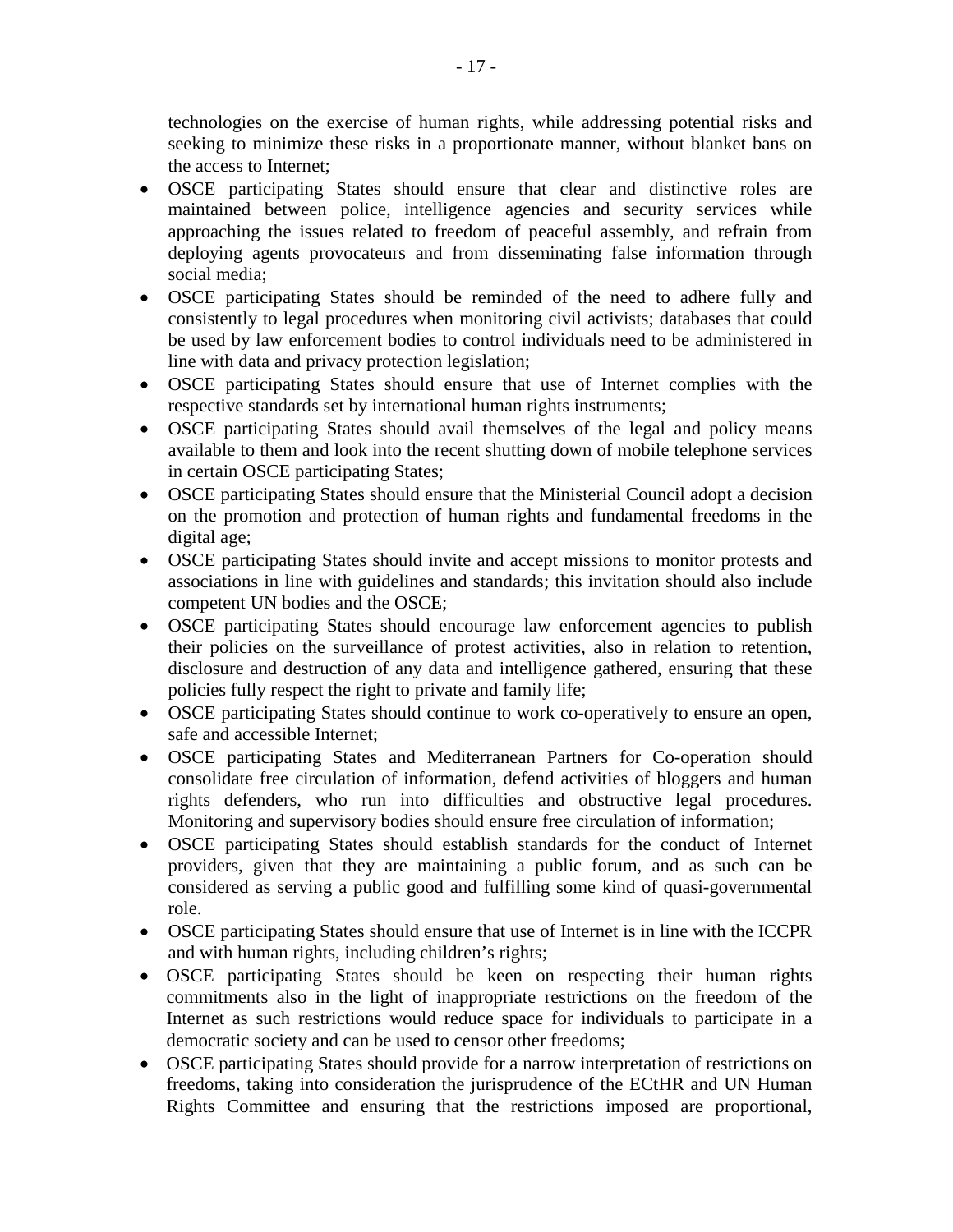legitimate and necessary in a democratic society;

- OSCE participating States should consider standardizing international telephony and Internet access, to allow persons temporarily staying in certain countries to access these services, without needing citizenship of or an address in the country, and at a normal cost;
- OSCE participating States should ensure that information collected and stored is not used for the unintended or unlawful purposes, and should refrain from using Internet to discredit civil society organizations.

Recommendations to OSCE institutions and field operations:

- The OSCE (Ministerial Council) should adopt a Declaration on Fundamental Freedoms in the Digital Age, as initiated by the organization Article 19;
- The OSCE (ODIHR) should develop an index for free access to the Internet;
- The OSCE (ODIHR) should create a monitoring body to supervise freedom of Internet and unimpeded flow information, also used by the bloggers;
- The OSCE (ODIHR) should give thought to the effect of new means of communication and technologies, and not be swayed by special interest groups; in particular, the manner in which security concerns may or may not limit freedom of assembly should be explored;
- The OSCE (ODIHR) should encourage Internet service providers to establish standards for their conduct in their efforts to ensure that they serve as a public forum as well as public interests as they can be pressured by both economic and technological challenges;
- The OSCE (ODIHR) should host training for civil society on how to use new technologies and media for freedom of assembly monitoring and reporting;
- The OSCE (ODIHR) should continue independent monitoring of protests across the OSCE region, and should conduct follow-up monitoring on the right to peaceful assembly;
- The OSCE (ODIHR) should expand its monitoring activities; monitoring should also cover the use of new technologies in the exercise or limitation of the right to peaceful assembly and association;
- The OSCE (ODIHR) should use its mandate of public human rights education to also inform about the existing threats in cyber space, and how new technologies may challenge privacy rights, including how possible violations of privacy can be avoided;
- The OSCE (ODIHR) should draw upon expertise in relation to new and developing technologies and social media to create a mechanism to monitor limitations imposed by States on their use;
- The OSCE (ODIHR) should provide further independent monitoring of and reporting on freedom of peaceful assembly and freedom of association, as well as monitor freedom of expression and new media rights in relation to these two freedoms;
- The OSCE (ODIHR) should facilitate the development of standards of conduct for Internet providers' activities in the public interest, not just in the interests of the State;
- The OSCE (ODIHR) should. consider the role of new technologies in its entirety, and not focus exclusively on certain aspects;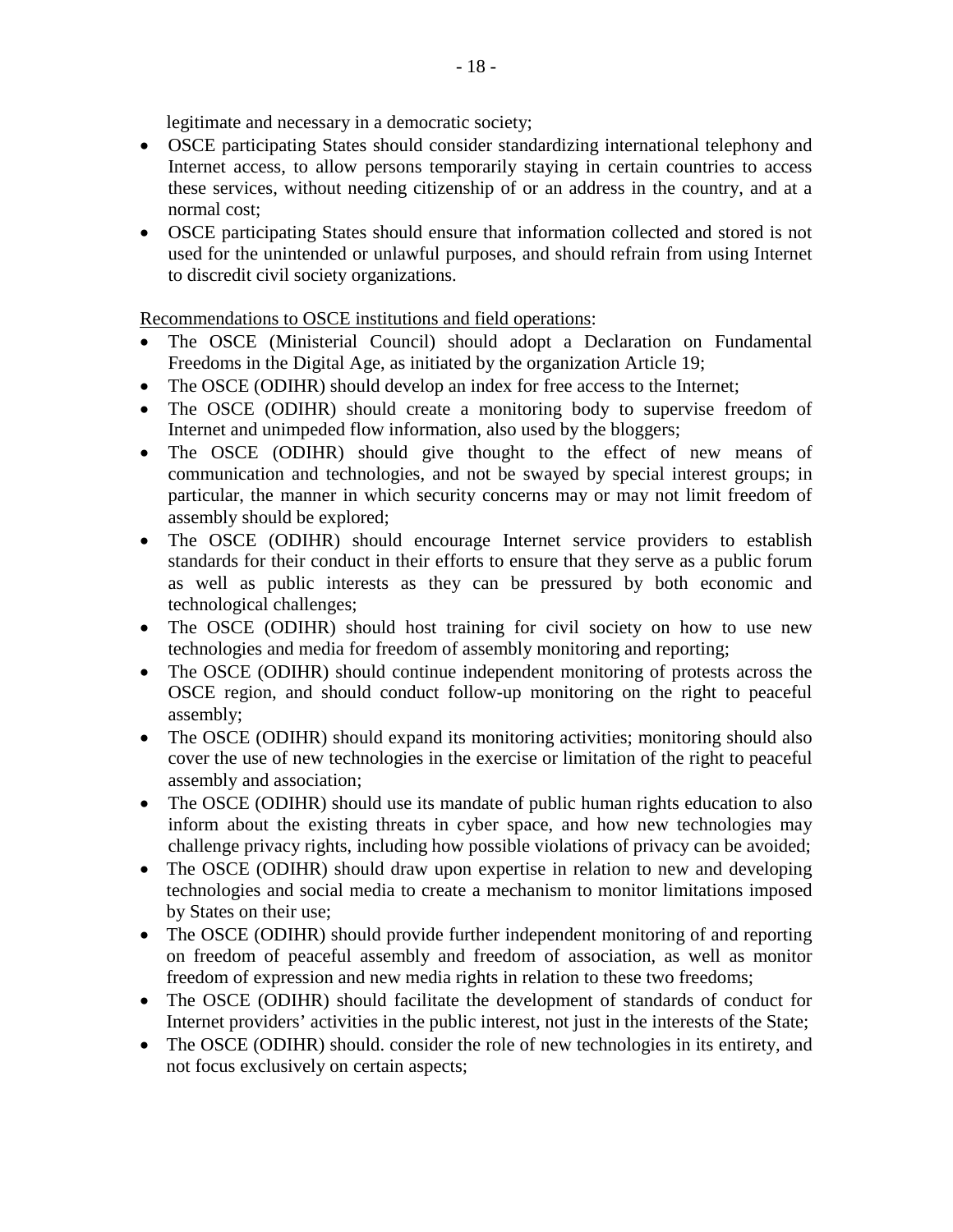- The OSCE should further elaborate on standards and principles governing police surveillance and intelligence collection of information;
- Appeal to the OSCE to use the means available to it and look into recent state actions against mobile telephone services;
- The OSCE (ODIHR) should raise concerns regarding the arbitrary shutting down of Internet sites in some participating States;
- The OSCE (ODIHR) should state which human rights principles apply when defining peaceful assemblies and new technologies and which issues are priorities in this context.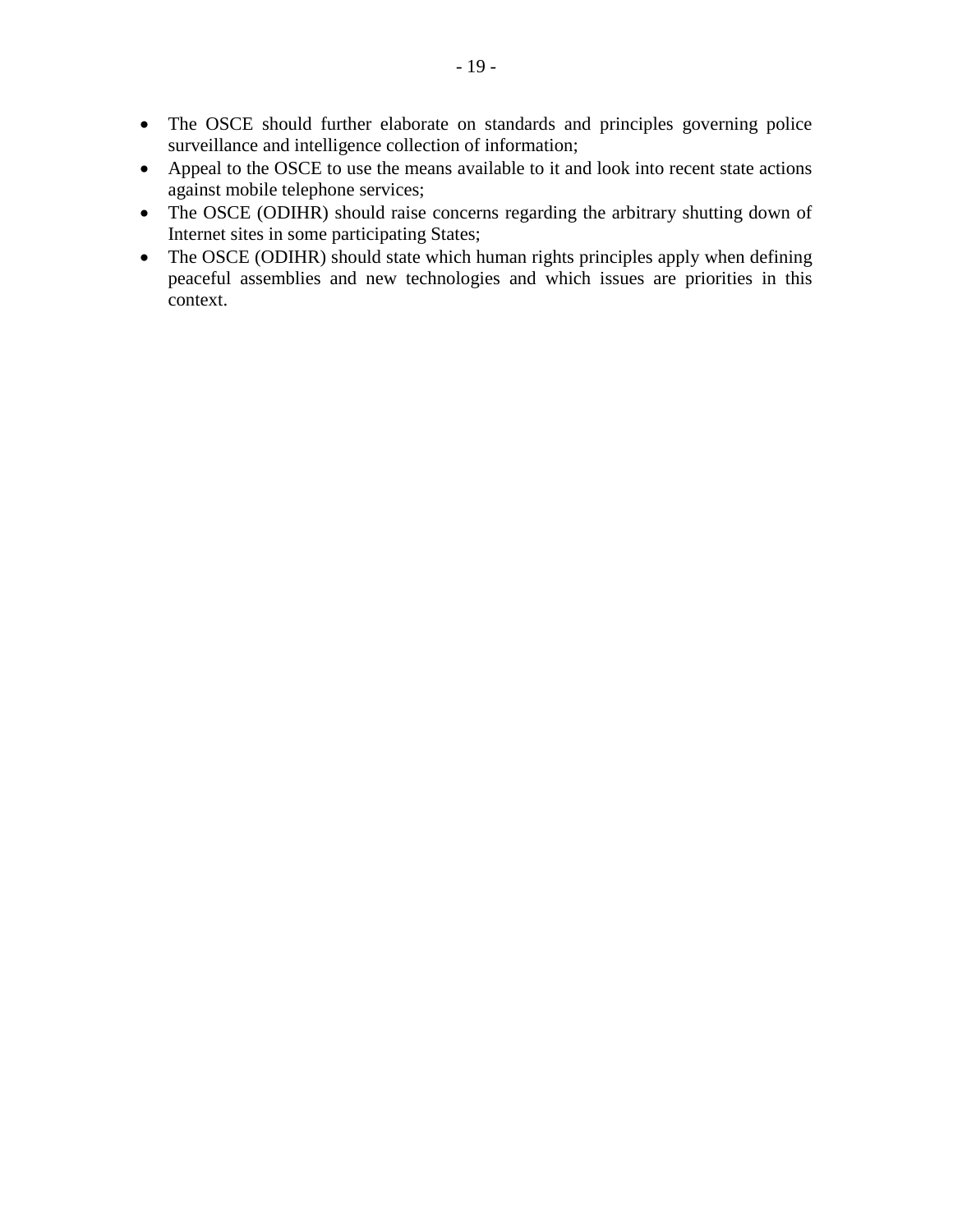# <span id="page-19-0"></span>**III. ANNEXES**

# <span id="page-19-1"></span>**ANNEX 1: Agenda**



# **Supplementary Human Dimension Meeting**

# **FREEDOM OF ASSEMBLY AND ASSOCIATION**

**8-9 November 2012 Hofburg, Vienna**

# **AGENDA**

| Day 1           | 8 November 2012                                                                                                        |
|-----------------|------------------------------------------------------------------------------------------------------------------------|
| $15:00 - 16:00$ | <b>OPENING SESSION</b>                                                                                                 |
|                 | <b>Opening remarks:</b>                                                                                                |
|                 | Ambassador Eoin O'Leary, Chairperson of the OSCE Permanent<br>Council, Permanent Representative of Ireland to the OSCE |
|                 | Ambassador Janez Lenarčič, Director, OSCE Office for<br>Democratic Institutions and Human Rights (OSCE/ODIHR)          |
|                 | Keynote speech:                                                                                                        |
|                 | Mr. Maina Kiai, UN Special Rapporteur on the rights to freedom<br>of peaceful assembly and of association              |
|                 | <i>Technical information</i> by Mr. Thomas Vennen, Head of the<br><b>OSCE/ODIHR Democratization Department</b>         |
| $16:00 - 18:00$ | <b>SESSION I: Freedom of Association: obstacles to the full</b><br>realization of this right and ways to overcome them |
|                 | <b>Moderator:</b>                                                                                                      |
|                 | Ms. Emel Kurma, Executive Coordinator, Helsinki Citizen's<br>Assembly, Turkey                                          |
|                 | <b>Introducer:</b>                                                                                                     |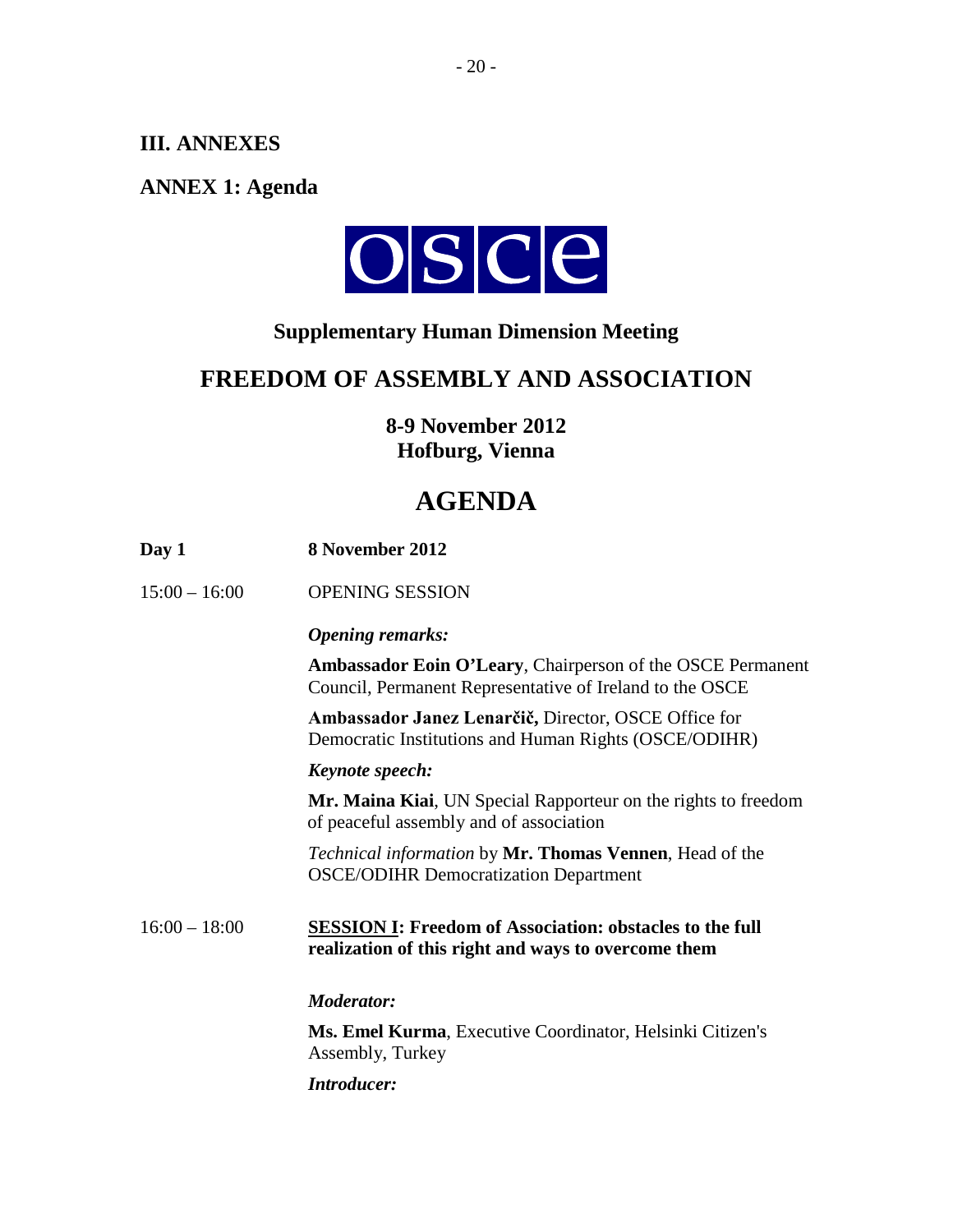|                 | Mr. Serghei Ostaf, Member of ODIHR Panel of Experts on<br>Freedom of Peaceful Assembly, Director of the Resource Centre<br>for Human Rights (CReDO), Moldova                      |
|-----------------|-----------------------------------------------------------------------------------------------------------------------------------------------------------------------------------|
| $18:00 - 19:00$ | Reception hosted by the Irish Chairmanship                                                                                                                                        |
|                 |                                                                                                                                                                                   |
| Day 2           | 9 November 2012                                                                                                                                                                   |
| $10:00 - 12:00$ | <b>SESSION II: Freedom of Peaceful Assembly: new challenges</b><br>and opportunities for dialogue                                                                                 |
|                 | <b>Moderator:</b>                                                                                                                                                                 |
|                 | Mr. Dmitry Makarov, Member of the Coordinating Council of<br>the International Youth Human Rights Movement / Program<br>Coordinator for Moscow Helsinki Group, Russian Federation |
|                 | <b>Introducer:</b>                                                                                                                                                                |
|                 | Mr. Neil Jarman, Chairperson of ODIHR Panel of Experts on<br>Freedom of Peaceful Assembly, Director of the Institute for<br>Conflict Research in Belfast, United Kingdom          |
| $12:00 - 14:00$ | Lunch                                                                                                                                                                             |
| $14:00 - 16:00$ | <b>SESSION III: Freedom of Peaceful Assembly and Association:</b><br>the role of new technologies                                                                                 |
|                 | <b>Moderator:</b>                                                                                                                                                                 |
|                 | Ms. Oleksandra Matviychuk, Chairwoman of the Board of Non-<br>Governmental Organization "Center for Civil Liberties", Ukraine                                                     |
|                 | <b>Introducer:</b>                                                                                                                                                                |
|                 | Mr. David Moore, Vice-President – Legal Affairs, International<br>Center for Not-for-Profit Law (ICNL)                                                                            |
| $16:00 - 16:30$ | <b>Break</b>                                                                                                                                                                      |
| $16:30 - 17:30$ | <b>CLOSING SESSION</b><br>Reports by the Moderators of the Working Sessions                                                                                                       |
|                 | Comments from the floor                                                                                                                                                           |
|                 | <b>Closing remarks</b>                                                                                                                                                            |
|                 | Ambassador Janez Lenarčič, Director of the OSCE/ODIHR                                                                                                                             |
| 17:30           | Closing of the meeting                                                                                                                                                            |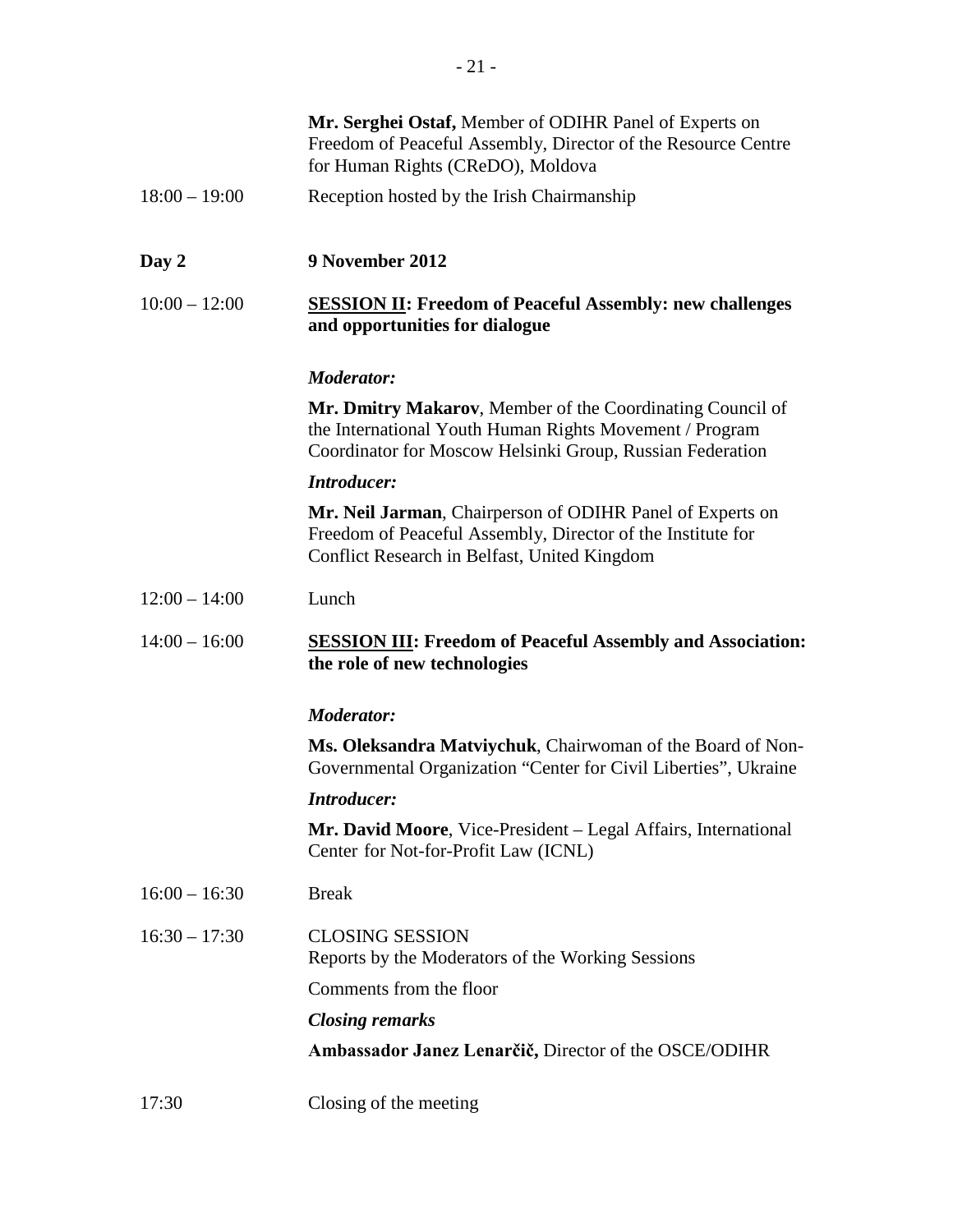## <span id="page-21-0"></span>**ANNEX 2: Opening Remarks**

#### **Opening remarks by Ms. Martina Feeney, Deputy Head of Mission of Ireland on behalf of Ambassador Eoin O'Leary at the OSCE Supplementary Human Dimension Meetng on Freedom of Assembly and Association Hofburg, Vienna, 8 November 2012**

On behalf of the Irish Chairmanship of the OSCE, I would like to welcome you to this third and final Supplementary Human Dimension Meeting of 2012, dealing with Freedom of Assembly and Freedom of Association.

We are particularly delighted to welcome here today Mr. Maina Kiai, the UN Special Rapporteur on the rights to freedom of peaceful assembly and of association. Mr Kiai has been a courageous and effective advocate for political reform, beginning in his native country Kenya.

I am very pleased to note the high-level of interest in this meeting, which is indicative of the importance attached to the issue by OSCE participating States and civil society. From a very early stage, when we started planning for the Irish Chairmanship, we decided that we wanted to focus on freedom of assembly and association during our termin-office. The right to freedom of peaceful assembly, together with freedom of association, underpins the implementation of so many other civil and political rights of all individuals. These two freedoms constitute a fundamental element in securing and maintaining a healthy democracy.

Freedom of assembly guarantees us the opportunity to convey a message in public. It can help authorities to identify pressing challenges facing a society. The approach adopted by an OSCE participating State towards peaceful assemblies can also serve as a litmus test of the overall commitment of authorities to human rights on a wider scale.

Freedom of association provides for the right to join with others to express, promote and protect common interests and ideas. It forms one of the basic pillars for participation in a democratic society and presents a way to address challenges in an inclusive and constructive manner. The denial of the right to associate can amount to denial of participation in a democratic society.

Both rights may, of course, be subject to some restrictions. However, any such permissible limitations are required to meet three tests, namely: they should be prescribed by law, be proportionate, and be necessary in a democratic society. We are engaged in a constant search for appropriate safeguards for these freedoms, and must uphold the right to pursue legitimate objectives.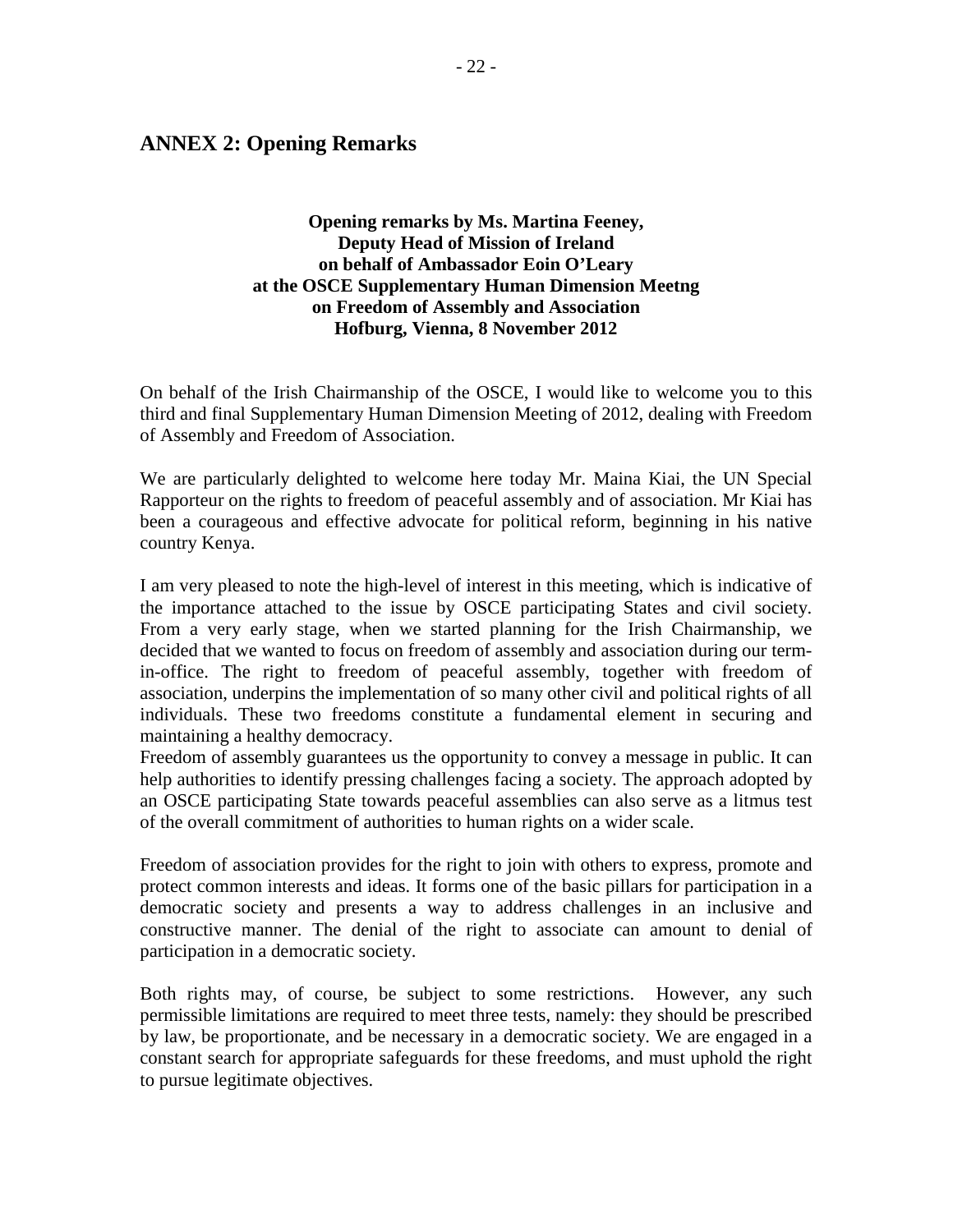In common with trends worldwide, people in the OSCE region are increasingly using the Internet and other new technologies as a platform for the exercise of their human rights and fundamental freedoms. Last June, at the *Dublin Conference on Internet Freedom*, a Chairmanship event, we heard first-hand evidence of how these technologies were being used to facilitate and enhance freedom of assembly and association, as well as other freedoms. New technologies assist people in creating and maintaining networks and associations, organising assemblies, as well as in planning and conducting other activities. However, we also heard in Dublin of uses of the Internet to limit, hinder, control, monitor and manipulate the exercise of these rights and freedoms.

Yesterday, a Civil Society Forum, organised by ODIHR and the Chairmanship, provided a further opportunity for participants to discuss the current challenges regarding freedom of assembly and association faced by civil society from the OSCE region and the Mediterranean Partner Countries and how OSCE participating States can respond to them.

Throughout the upcoming two days, we will have the opportunity to discuss the rights to freedoms of assembly and association as well as the role of new technologies. We will also be able to explore how new communication technologies can further promote the enjoyment of these rights on the one hand, and negatively affect their effective exercise on the other.

We are witnessing a rapidly and dynamically changing world. We ourselves change along with it. This meeting provides an opportunity for OSCE participating States and civil society to address important issues concerning the promotion and protection of the aforementioned freedoms by State authorities, and how new challenges can be dealt with, taking into account the responsibilities of mainstream society, which is the ultimate beneficiary of these freedoms.

**\*\*\***

#### **Opening Remarks by Ambassador Janez Lenarčič Director of the OSCE Office for Democratic Institutions and Human Rights at the OSCE Supplementary Human Dimension Meeting on Freedom of Assembly and Association Hofburg, Vienna, 8 November 2012**

Excellencies, Distinguished Colleagues, Ladies and Gentlemen,

It is an honour to welcome you to this Supplementary Human Dimension Meeting on Freedom of Assembly and Association, which is part of the framework of human dimension meetings organized every year, and follows up on the 2007 SHDM on Freedom of Assembly, Association and Expression. I wish to commend the efforts of the Irish OSCE Chairmanship that have led to convening this meeting on such an important issue. I would also like to welcome Mr. Maina Kiai, the UN Special Rapporteur on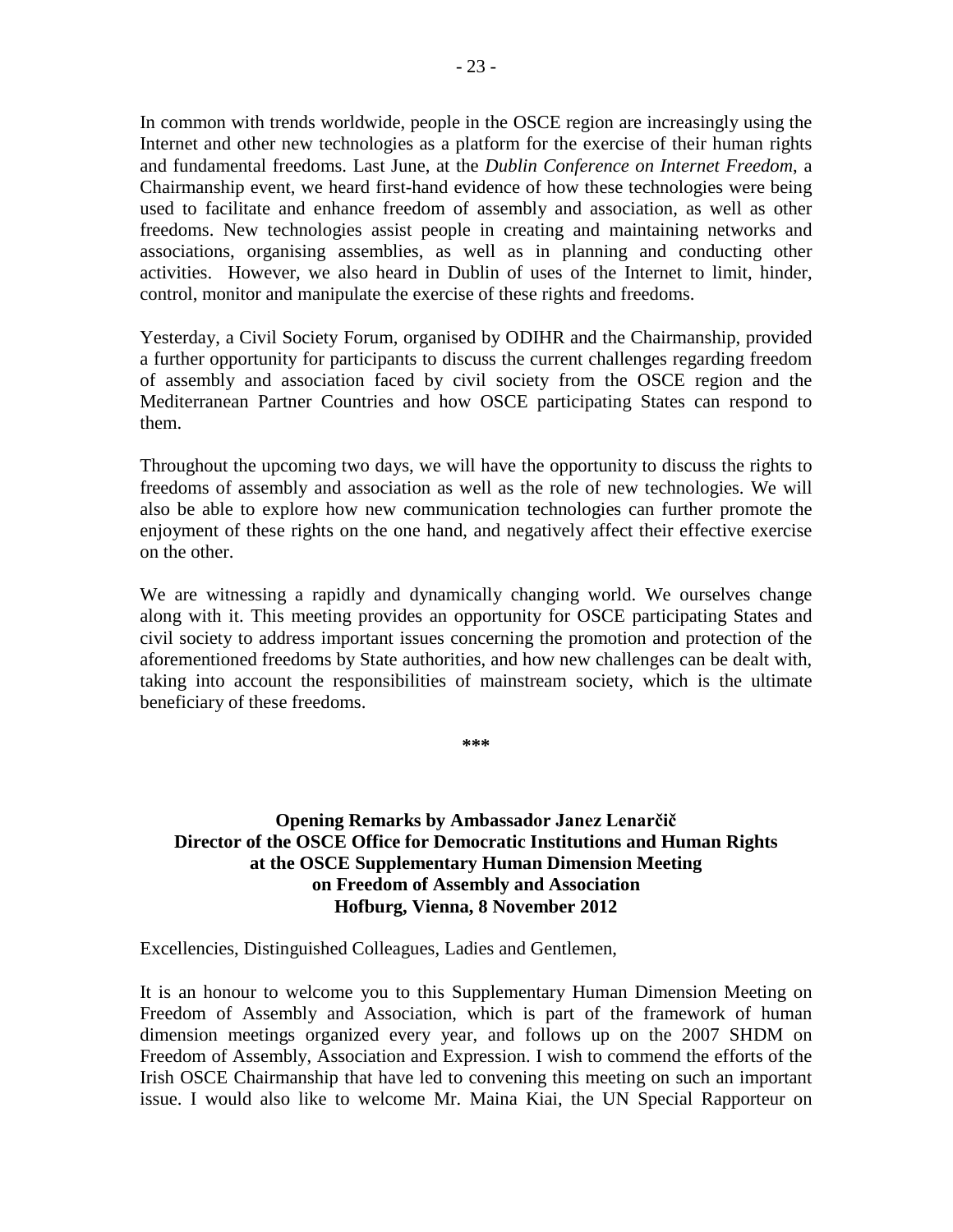Freedom of Assembly and Association. We are very thankful for his participation in this event, and look forward to hearing more about his work and his experiences as UN Rapporteur.

The main topics that this Meeting will focus on are freedom of peaceful assembly, freedom of association, and the role of new technologies. The first working session today will focus on freedom of association, in particular on obstacles that OSCE participating States face in ensuring the full realization of this right, and ways to overcome these obstacles. Tomorrow morning, the second working session will focus on freedom of peaceful assembly, including new challenges and opportunities for dialogue, and tomorrow afternoon, the last session will discuss the role of new technologies and how these impact on the freedom of peaceful assembly and association.

In conjunction with this SHDM, ODIHR and the Irish Chairmanship yesterday facilitated the organization of a Civil Society Forum, which touched on the same topics. I am pleased to say that a large number of civil society representatives from across the OSCE region and the OSCE Mediterranean Partners for Co-operation attended this event, and that it was marked by lively and fruitful debates. We look forward to hearing their recommendations emanated from this meeting.

I will now return to the rights of freedom of peaceful assembly and association, which many call a cornerstone of today's democratic societies. However, more than a century and a half ago, the former US President Abraham Lincoln called *"the right of the people peaceably to assemble"* part of *"the Constitutional substitute for revolution."* I believe that his statement applies equally to freedom of association. Thus, more than 100 years before the Conference for Security and Co-operation in Europe drafted the Helsinki Final Act in 1975, Lincoln had already recognized the linkage between guaranteeing human rights and the security and stability of a State and the people living in it.

In the Helsinki Final Act, the participating States committed to respect human rights and fundamental freedoms, and, for the first time, also recognized *"the universal significance of human rights and fundamental freedoms, respect for which is an essential factor for the peace, justice and well-being necessary to ensure the development of friendly relations and co-operation among themselves as among all States."* In ensuing OSCE commitments, the freedom of peaceful assembly and association were outlined in greater detail, also covering such aspects of association as the freedom to found and join trade unions or political parties.

Today the debate is no longer whether such rights exist or not – in this day and age, many States in the world have adopted some form of democratic system of governance. Thus it follows, at least theoretically, that if countries are ruled by representatives of the people, then the people should also be able to assemble to protest peacefully against the actions of their representatives, or for other purposes, e.g. to express opinions about matters of current interest, or to mark significant historical events, expressing joy or mourning. People should also be able to organize themselves for a variety of purposes to voice their opinions and pursue objectives jointly on issues ranging from political, to ecological, cultural, or social matters.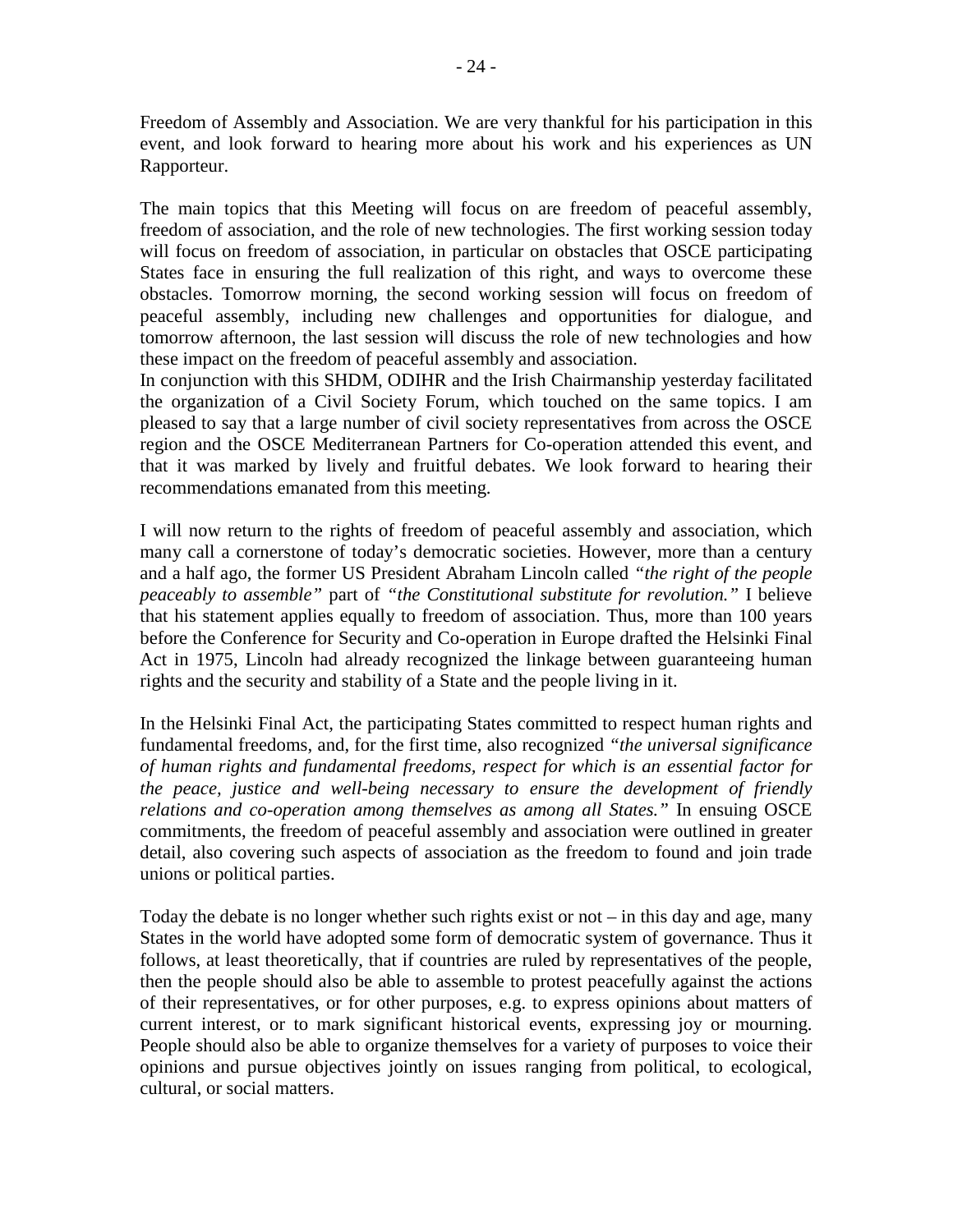However, agreement about the existence of such fundamental rights is merely a starting point. The real challenge is how to implement OSCE commitments to ensure that such rights are respected in practice, how to achieve the right balance between human rights of the individual and the State's obligation to maintain public order and national security. How can OSCE participating States draft legislation that contains sufficient human rights safeguards, while ensuring that the State's public administration has the information it needs to take all actions to protect and facilitate the exercise of human rights, and to intervene when the limits of these rights are crossed - in other words, when assemblies turn violent, or when associations break the law or threaten a state's constitution?

Finding the right balance is not always easy – indeed, vague or no legislation regulating assemblies or associations may have negative and unforeseen consequences. At the same time, unduly restrictive legislation may breed clandestine movements, mass dissatisfaction, and possibly, in the end, violence, because people will feel ignored and powerless to be heard, and may not have any other means to voice their dissent towards a government that abuses their rights. Such legislation may also not be in line with international human rights standards and OSCE commitments.

OSCE participating States should therefore enact legislation that includes clear rules on consequences in case these rights are abused: for instance on how to deal with violent demonstrations, or with associations that engage in criminal activities, or that threaten a State's constitutional order.

There are cases where certain OSCE participating States seek solutions to such challenges by enacting blanket prohibitions of assemblies or associations. Such prohibitions can, however, not be the answer to this dilemma. Prohibiting all assemblies for a certain time frame or at a certain location is similarly counter-productive, as are creating excessive administrative hurdles to confound efforts to associate or banning any association that did not or was not able to register with public administration authorities. These fundamental human rights, like any other human rights, cannot be limited to such an extent that their very core is affected – how can people adequately express publicly their dissatisfaction with government actions, if they are prevented from gathering in the vicinity of government buildings? And how can people create organizations to challenge government policies and actions, if these organizations are obliged, by law, to remain under close government scrutiny? Human rights, including the right to assemble peacefully, and the right to associate, cannot remain on paper only. All people must be able to exercise them in practice, to ensure a proper system of checks and balances, which is the basis for democracy, and for good and accountable governance. In addition, these rights must belong to all individuals residing in a certain State equally.

OSCE participating States' laws must reflect these principles, and OSCE commitments, and must be clear and foreseeable enough to leave no space for arbitrary interpretation and implementation. In addition to proper legislation, State officials responsible for implementing legislation need to be educated to understand basic human rights principles, and trained so that they see the exercise of the freedoms of peaceful assembly and association not as a threat or a nuisance, but as entitlement of the people, which the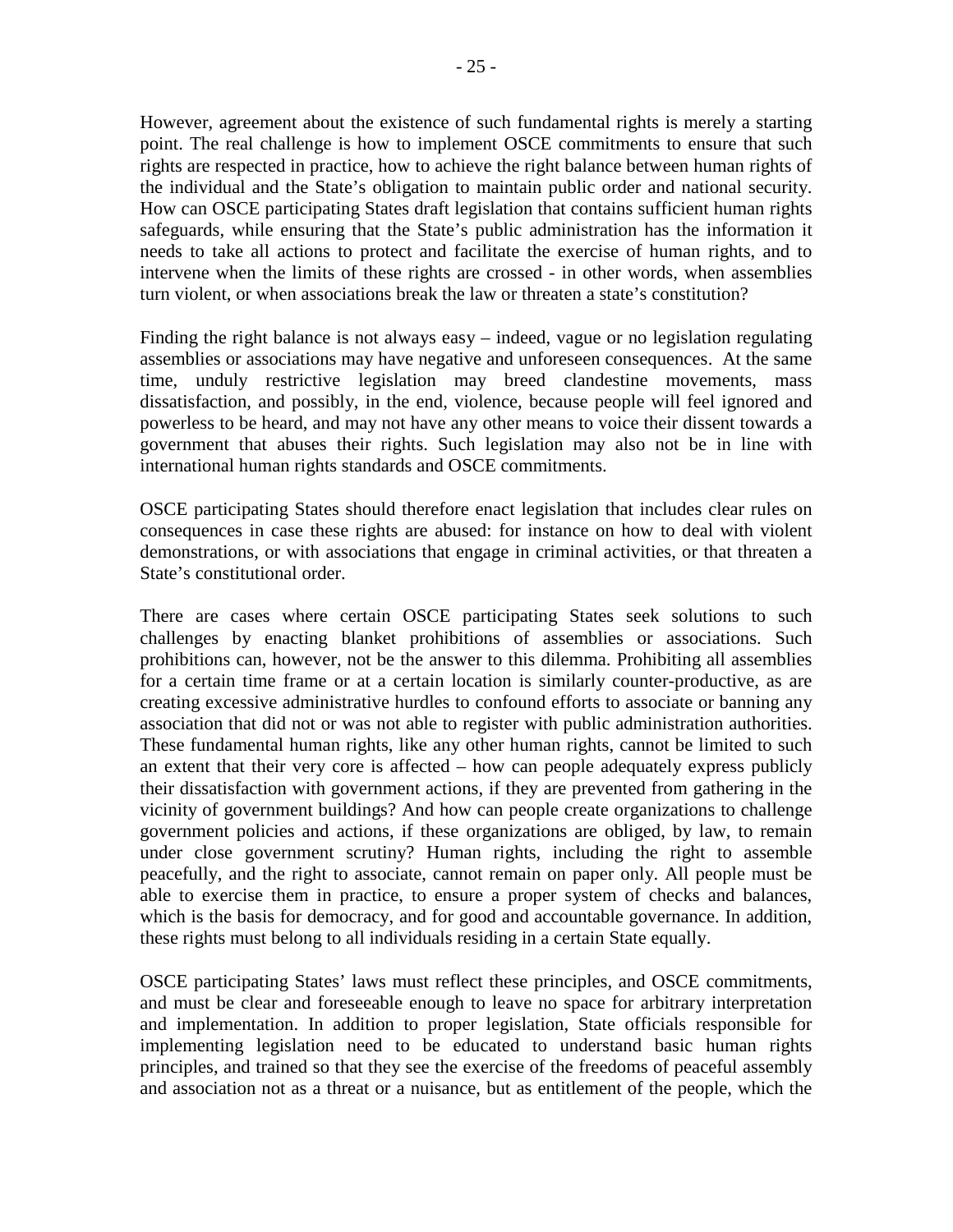State and its officials are obliged to protect and facilitate. In relation to assemblies, police units need to be specially trained to engage in negotiations with demonstrators, decrease tensions, and where possible, remove violent elements from an assembly so that they do not affect an assembly that is otherwise peaceful. Police officers need to be trained in crowd control, and should be allowed to resort to violence only in cases where the crowd itself has turned violent, and as a last resort, once all other means have been exhausted. Likewise, public officials need to be aware of freedom of association standards, namely of the fact that State interference with this right should be kept to a minimum. The registration of associations should merely be a means of keeping public administration informed, not a means of restricting the fundamental freedom to associate. Associations that have not registered should not be subjected to excessive sanctions such as dissolution, or disproportionate fines.

In general, limitations to both rights, following international human rights standards and commitments, should only be imposed if necessary in a democratic society, and in a proportionate manner. The dispersal of a peaceful assembly or the dissolution of an association should always be a measure of last resort.

ODIHR, as part of its human rights and democratization mandate, has been assisting OSCE participating States in their efforts to bring their legislation and practice pertaining to freedom of peaceful assembly and association in line with international human rights standards and OSCE commitments.

For many years we have reviewed draft and existing legislation of OSCE participating States regulating assemblies and different types of associations, including NGOs and political parties. For this purpose, ODIHR has, in co-operation with the Council of Europe's Venice Commission, prepared the Joint ODIHR-Venice Commission Guidelines on Freedom of Peaceful Assembly, as well as on Political Party Regulation. Both sets of guidelines draw on examples of good practices from national legislation in OSCE participating States and international standards and commitments to illustrate existing legislative options. In 2006, ODIHR also established a Panel of Experts on Freedom of Peaceful Assembly that acts as an advisory and consultative body to ODIHR on the promotion of freedom of peaceful assembly in the OSCE area. In 2011, a similar consultative body for all matters pertaining to political parties' regulation was established: namely the Core Group of Experts on Political Parties. I take this opportunity to welcome the Panel and Expert Group Members present at this event, and thank them for their excellent work and co-operation with ODIHR to the benefit of OSCE participating States.

Alongside our legislative work, ODIHR is also involved in monitoring the respect of freedom of peaceful assembly on the ground. It does so by building the capacity of civil society organizations and OSCE field operations to monitor assemblies. Last year, ODIHR published a Handbook on Monitoring Peaceful Assemblies, which is a practical tool to help NGOs collect reliable first-hand information through the monitoring of public gatherings. Since 2011, ODIHR has also conducted its own monitoring of assemblies, sending independent monitors to a number of OSCE participating States. A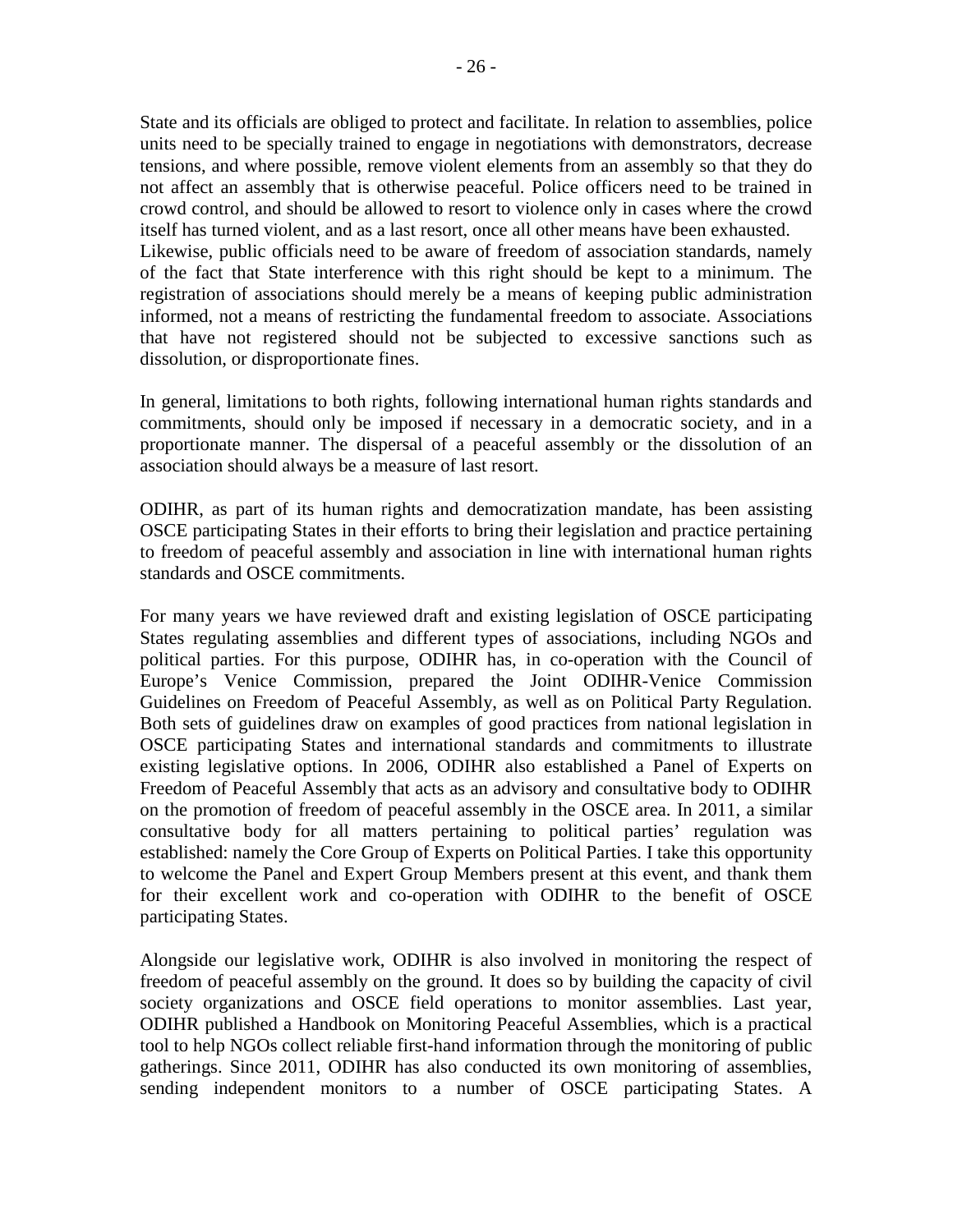comprehensive report on this monitoring cycle presenting observed good practices and challenges to the full respect of freedom of peaceful assembly will be launched at a side event to this SHDM at noon tomorrow.

To support OSCE participating States and civil society we have also created a website called [www.associationline.org,](http://www.associationline.org/) a web-based interactive guide to freedom of association for government authorities and civil society, containing key principles and international standards related to freedom of association.

The agenda for this SHDM touches on key challenges for the implementation of OSCE commitments on freedom of assembly and association. In addition to this, and for the first time, we have an agenda that includes the issue of how new technologies affect these key human rights.

New information and communication technologies in organizing assemblies and running associations have opened many new opportunities to enjoy the benefits of a democratic society, share opinions and ideas without limitations. Many protests today are organized via social networks, while associations are taking more and more of their work online, with members and boards residing in different countries, and taking decisions via virtual meetings and online voting procedures. These new methods of communication should be welcomed as they are important means for facilitating, protecting and promoting the fundamental right to peaceful assembly and the right to association. However, the effects that they have and will continue to have on the exercise of these fundamental freedoms needs to be further explored.

At the same time, these modern technologies may also appear as a threat. In some instances, they have been used as a means for undue surveillance, monitoring and profiling of citizens with the purpose of limiting their human rights. Therefore it is essential that this new-found openness and transparency brought to us by the Internet and by other modern information and communication technologies will not be used to further restrict the freedom to peacefully assemble, and the freedom to create and join associations in the OSCE region. As far as possible, these new technologies should be used to enhance the existing rights, and not to unduly limit them.

In this spirit, I wish you fruitful and interesting discussions.

Thank you for your attention.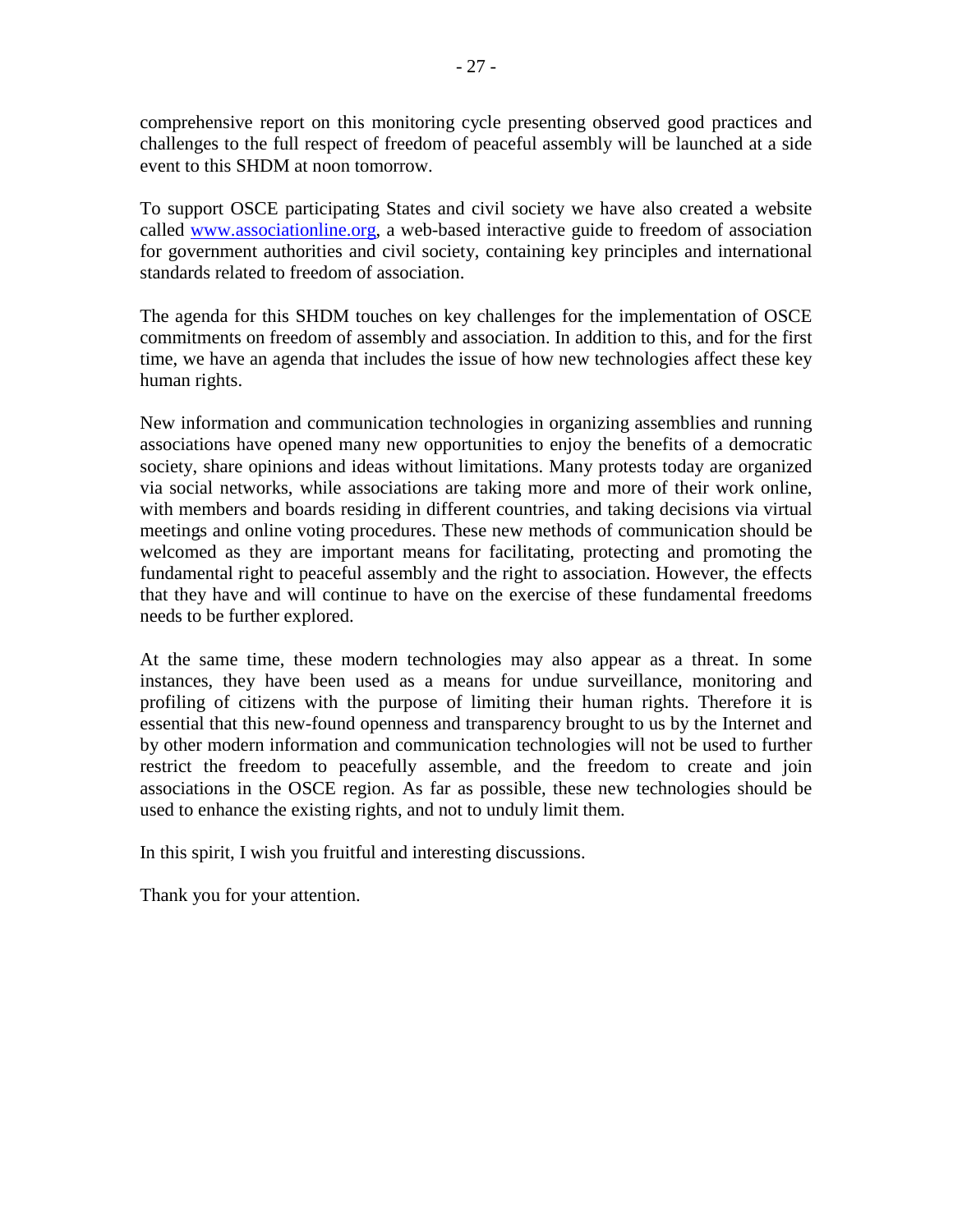# <span id="page-27-0"></span>**ANNEX 3: Keynote Speech by Mr. Maina Kiai**

Your Excellencies, Ambassadors here today, distinguished participants, Ladies and gentlemen,

It gives me great pleasure to present this keynote address today, and I am delighted to be here with you as we discuss issues related to the rights to peaceful assembly and association.

I have now held the mandate of Special Rapporteur for about a year and a half, during which I had carried out a country mission to Georgia, and visited and held consultations across the world with civil societies and government representatives. In June this year, I submitted my first report to the Human Rights Council, highlighting best practices that promote and protect the rights to freedom of peaceful assembly and of association.

I have been inspired and enriched through all the interactions I have had through this mandate, and I certainly have a better understanding about the challenges and opportunities for the enjoyment of assembly and association rights. These interactions have driven home to me the facts that there can be no democracy without the enjoyment of the rights of peaceful assembly and association, and that my mandate has a special duty to focus on the space available for civil societies across the world.

In addition, it has become clear to me that there is no part of the world where we can rest on our laurels and proclaim that the rights under this mandate are safe, for in every part of the world there are machinations—in law and practice—to undermine these rights. It is thus critical that we remain vigilant all the time, in all countries of the world.

In September this year, the Human Rights Council adopted a resolution on the freedom of peaceful assembly and of association that received the support of several of the OSCE participating states. The resolution expressed concern about the violations of the rights and stressed the importance of respect for these rights in many areas. The Council recognized the important role of new information and communication technologies in enhancing the enjoyment of the rights, and highlighted the responsibilities that states have to facilitate access to the Internet. These important issues are the central themes around which discussions today and tomorrow will revolve.

Ladies and Gentlemen,

The importance of the rights to freedom of peaceful assembly and of association cannot be overemphasized, particularly when people across the world are demanding democratic reforms as a way to participate more fully in decision and policy making. These rights provide a vehicle through which women and men can "express their political opinions, engage in literary and artistic pursuits and other cultural, economic and social activities,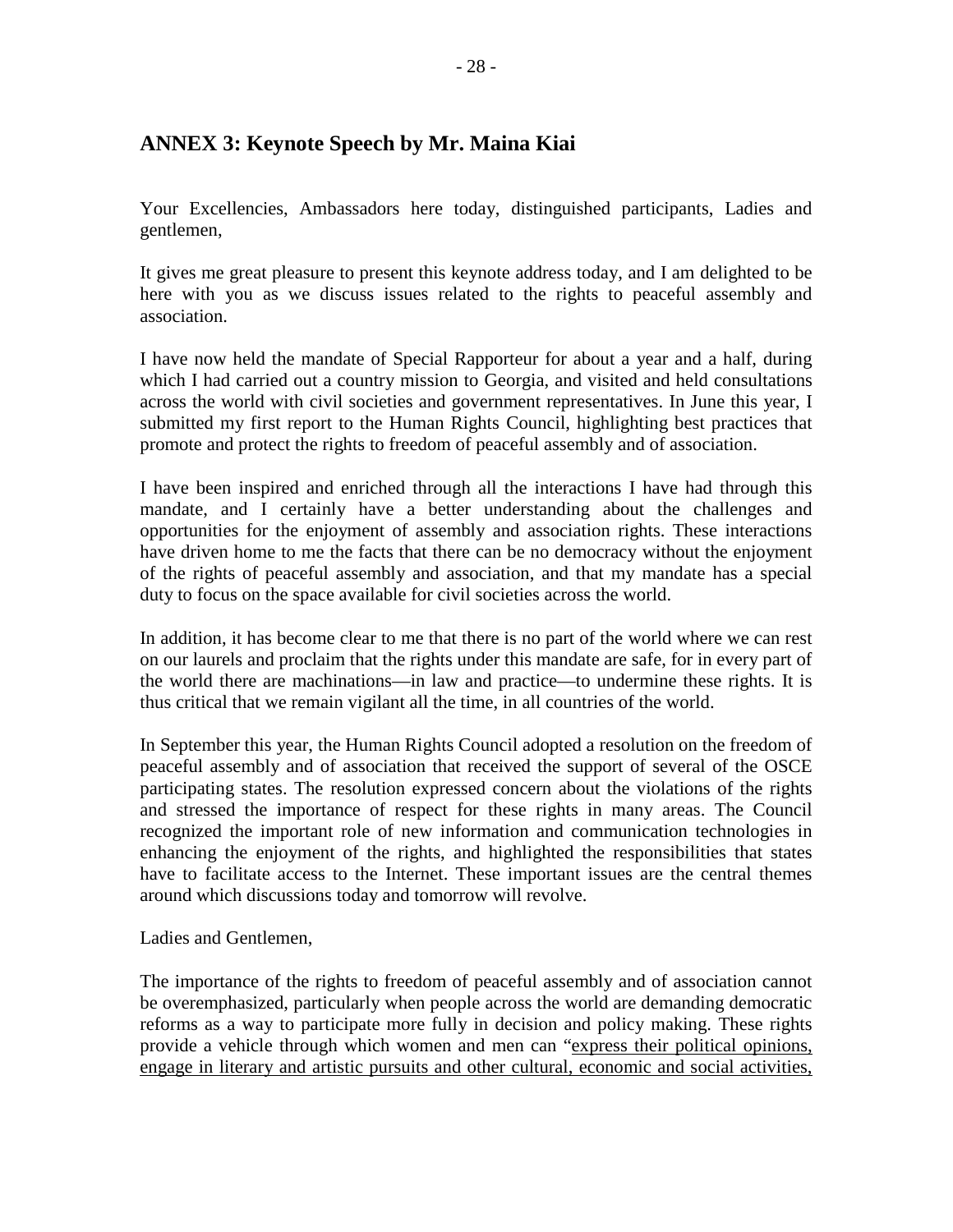engage in religious observances of other beliefs, form and join trade unions and cooperatives, and elect leaders to represent their interests and hold them accountable."[2](#page-28-0)

However, states are increasingly repressing the enjoyment of these rights by enacting restrictive legislation or by implementing similarly restrictive practices.

Currently, over 25 states are contemplating or have started drafting legislation that in one way or another affects the formation and operation of associations, including the funding of such organizations. Many of these laws contain provisions that would adversely affect the enjoyment of the freedom of association.

Typical restrictions include limiting the rights to citizens only; outlawing unregistered associations; imposing burdensome requirements for the formation of associations; providing authorities with broad discretion to accept or deny registration of associations; labeling NGOs as extreme or terrorist; and restricting access to funding, particularly foreign funding for example in Bangladesh and Ethiopia. In Malaysia, the receipt of foreign funding has been used by the government as an excuse to harass civil society activists engaged in investigating allegedly corrupt dealings within the government.

This issue of foreign funding needs to be unpackaged as it is fast becoming one of the favored tools to control, limit and weaken civil society, across the world. It is baffling that states which receive foreign funding as investments, loans and other ways should turn around and label civil society as "foreign agents" simply for similarly receiving foreign funding. These sorts of double standards are dangerous and do not bode well for human rights, human development or security in our globalized, interconnected world.

As I identified in my report on best practices, the right to freedom of association necessarily entails the right to form and join associations. The implication of this is that states should not unduly restrict the right by imposing restrictions on whom or how many persons may form an association. Associations are entitled to protection whether they choose to register or not. Registration processes, for those that opt for them, should be simple, non-burdensome and efficient.

States have also actively restricted the exercise of the right to freedom of peaceful assembly. In countries like Bahrain and Kuwait, general bans have been imposed on protests ostensibly because of violence, as citizens seek more participation, transparency and accountability in public affairs. A disturbing trend in some states including Azerbaijan and Geneva Canton Switzerland is the imposition of huge penalties for imposed on organizers and participants, including for damages caused during the assembly. Laws that criminalize sedition and treason are applied broadly to harass and intimidate activists in countries such as India.

The right to freedom of peaceful assembly entails a presumption in favor of allowing gatherings. States have obligations to refrain from interfering with the right while at the same time ensuring that those who want to use this means of expression are enabled to do

<span id="page-28-0"></span> <sup>2</sup> Human Rights Council resolution 15/21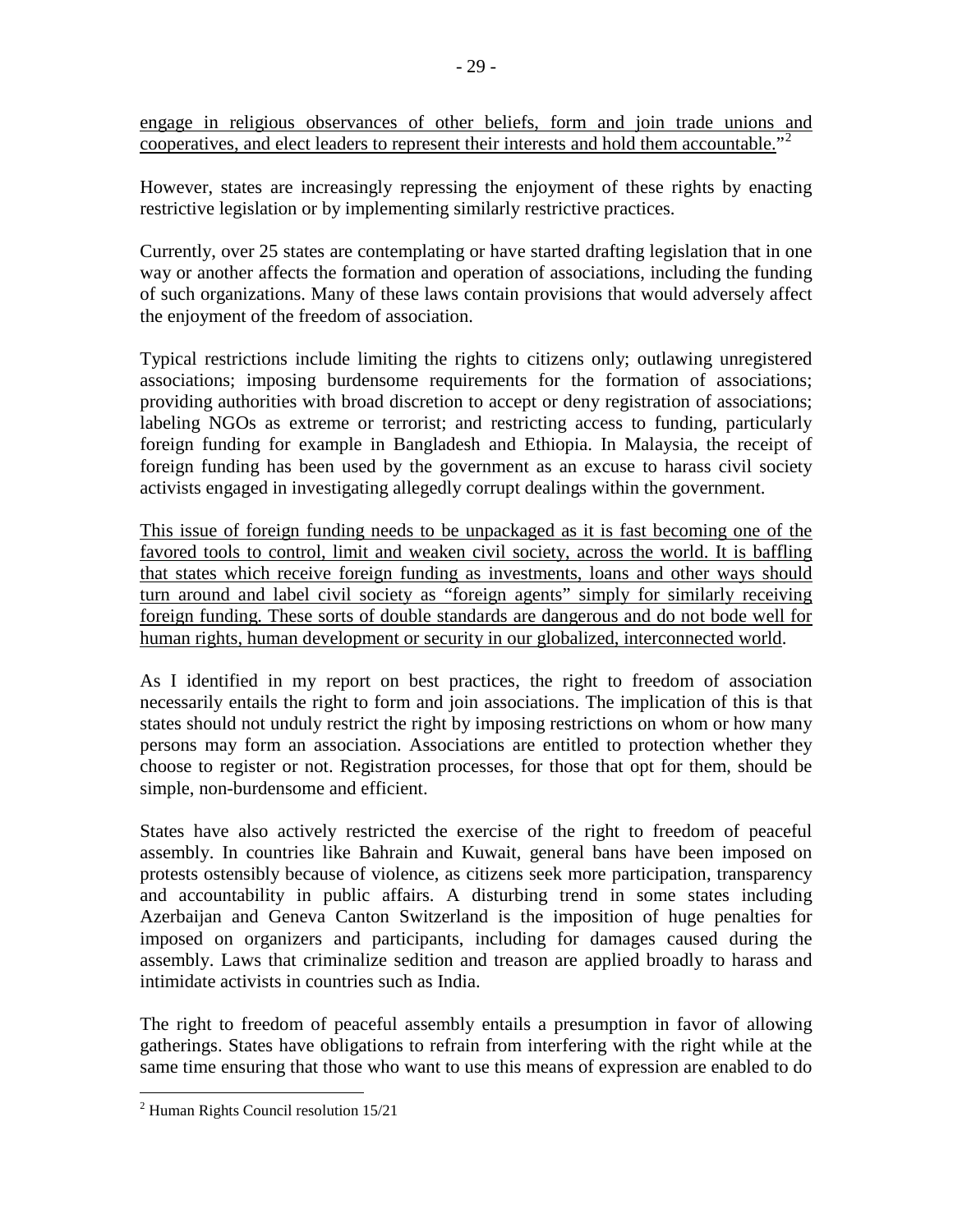so with as few obstacles as possible. A variety of gatherings should be allowed including spontaneous demonstrations, simultaneous and counterdemonstrations; protestors should be able to get their message across to their target audience expediently and peacefully; and law enforcement agencies should approach the policing of gatherings in a facilitative manner (and in this regard Estonia's Police Rapid Response Unit charged with protecting peaceful demonstrators from attacks by provocateurs is a good practice).

In countries like Belarus, Cuba, Egypt, Libya, Syria, Tunisia, or Uzbekistan, activists, human rights defenders and ordinary people have challenged their governments by peaceful means; often putting their lives at risk as well as those of their families and other loved ones. Many continue to be severely punished for the sole fact of exercising a legitimate right to assemble peacefully.

In my view, Governments should embrace the exercise of these rights as means to gauge public sentiment and as an indication for the need for deeper dialogue and debate. It is in their interests, for peaceful protests are a means of expressing discontent, and should be understood as a release valve for pressures in society that could otherwise manifest in violent confrontations. The current situation in Syria is a vivid example of how far a state can deteriorate when the ruling elite refuse to listen to, and constructively engage with, the voices of opposition and dissent.

Ladies and gentlemen,

With the increasing use of new technologies, the exercise of freedom of peaceful assembly and of association transcends the physical, and into the virtual, world. The 'Arab Spring' was particularly instructive of the tremendous power that social media holds as a tool to mobilize people around a common purpose both online and on the streets.

More and more organizations and people are using internet and social media to receive, disseminate and share news and information, to associate with online groupings, and to hold meetings and discussion groups. The Internet plays an increasingly important role in connecting people across vast distances in a cost effective way, but it also brings new challenges of maintaining security and privacy.

States have not been slow in adopting new and often sophisticated technologies, to counter the emergence of the internet as an effective tool for organizing and communicating. Indeed, there is a worrying trend in the use of technology by states to control or manipulate the flow of information and communications. This is done in a number of ways including:

- i. by unjustifiably blocking websites in (such as in Libya, Ethiopia, Vietnam);
- ii. by using surveillance tools to track online activities of bloggers, journalists and other users considered of interest, often subjecting them to harassment, intimidation, physical attacks and imprisonment (Bahrain, Vietnam); and
- iii. by attacking the credibility of information or personalities critical of the government in order to confuse internet users (Russia, China)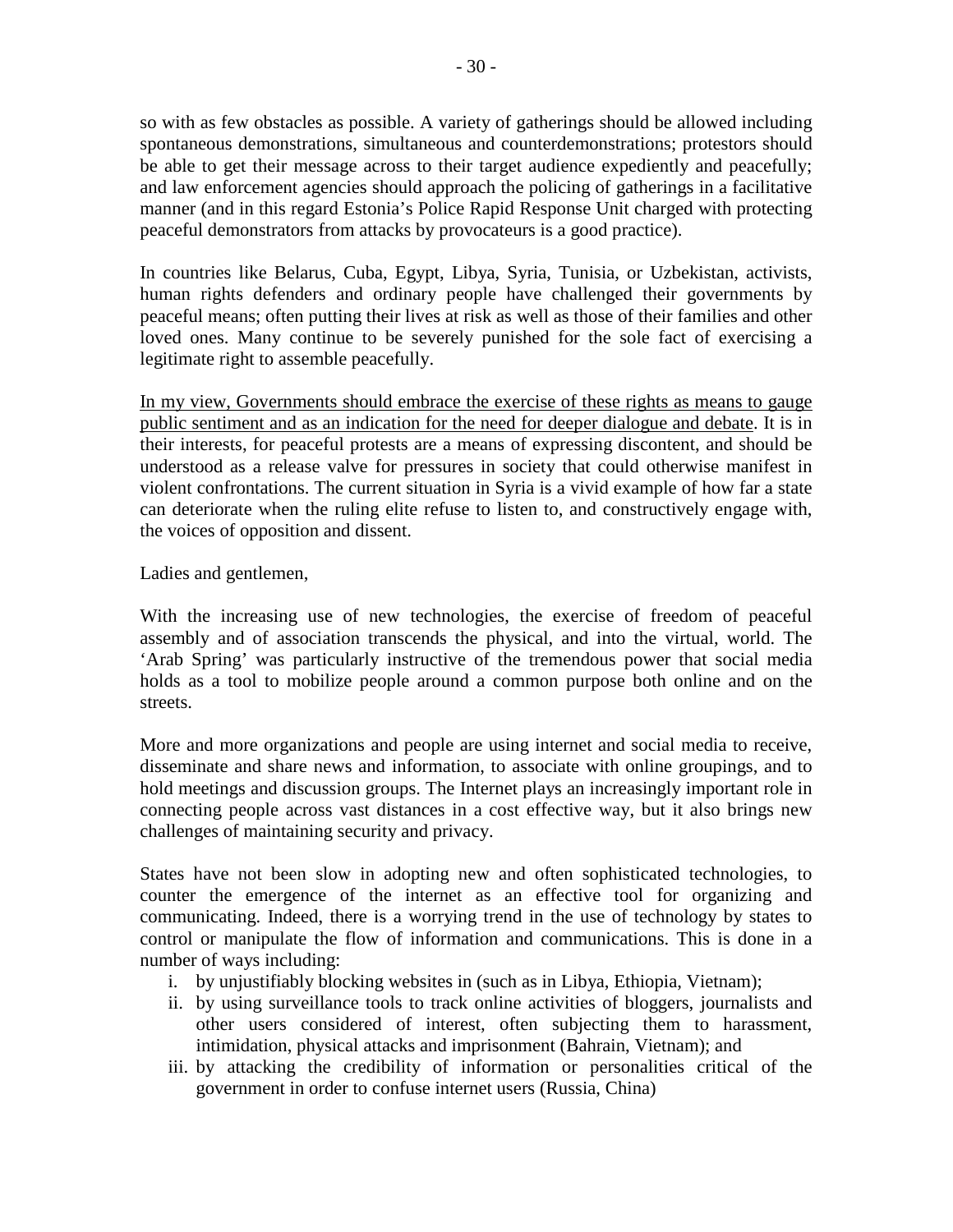These restrictions violate the rights to freedom of peaceful assembly and of association.

Let me be clear: Online associations and assemblies are entitled to the same protections as those organised and held offline. States should accept and facilitate the use of the internet as a medium of constructive interaction with and among the public, both local and global, as they are obligated to by international human rights law, offline.

Of course, rights are not absolute; but it is important to stress that limitations to rights should be the exception and not the rule. International law has a number of provisions that limit the applicability of the rights to freedom of peaceful assembly and of association. The interpretation of these limits has been carefully dealt with here in Europe, for instance, by the Council of Europe's Venice Commission, the Office for Democratic Institutions and Human Rights and by the large and extensive body of jurisprudence from the European Court of Human Rights.

At the universal level, it has also been considered by the remarkable work of several of my fellow Special Rapporteurs and the UN Human Rights Committee. I would like to emphasise a number of principles to be taken into account in the context of limiting peaceful protests.

Firstly, restrictions must be proportional to the aim that is sought. States have to demonstrate how their alleged necessity to ban or restrict protests is in line with the pursuance of the legitimate aims. And in this context, the aims of 'national security', 'public order', 'public morals' and the 'rights and responsibilities of others' should be interpreted quite narrowly as necessary in a democratic society. General Comment 31 reminds us all that restrictions may not be applied or invoked "in a manner that would impair the essence of a Covenant right".<sup>[3](#page-30-0)</sup>

Secondly, States should not invoke national law to justify failure to abide by its international obligations. And by "invoking" I mean resorting to the alleged supremacy of their national legislation irrespective of whether those laws are in accordance with international standards.

And thirdly, States should not seek shelter in emergency situations to limit peaceful assemblies. Some States derogate freedom of assembly within the context of states of emergency for plain political reasons. I must second the opinion of the Committee: considering that the Covenant already prescribes limits, there is no derogation of freedom of peaceful assembly that can be justified under the exigencies of such situations.

Ladies and gentlemen,

The resolutions adopted by States on freedom of peaceful assembly and association are evidence that political will to protect and promote these rights is not entirely lacking. Similarly, meetings like these that bring together states and civil society to deliberate on

<span id="page-30-0"></span><sup>&</sup>lt;sup>3</sup> HRC General Comment 31, para. 6.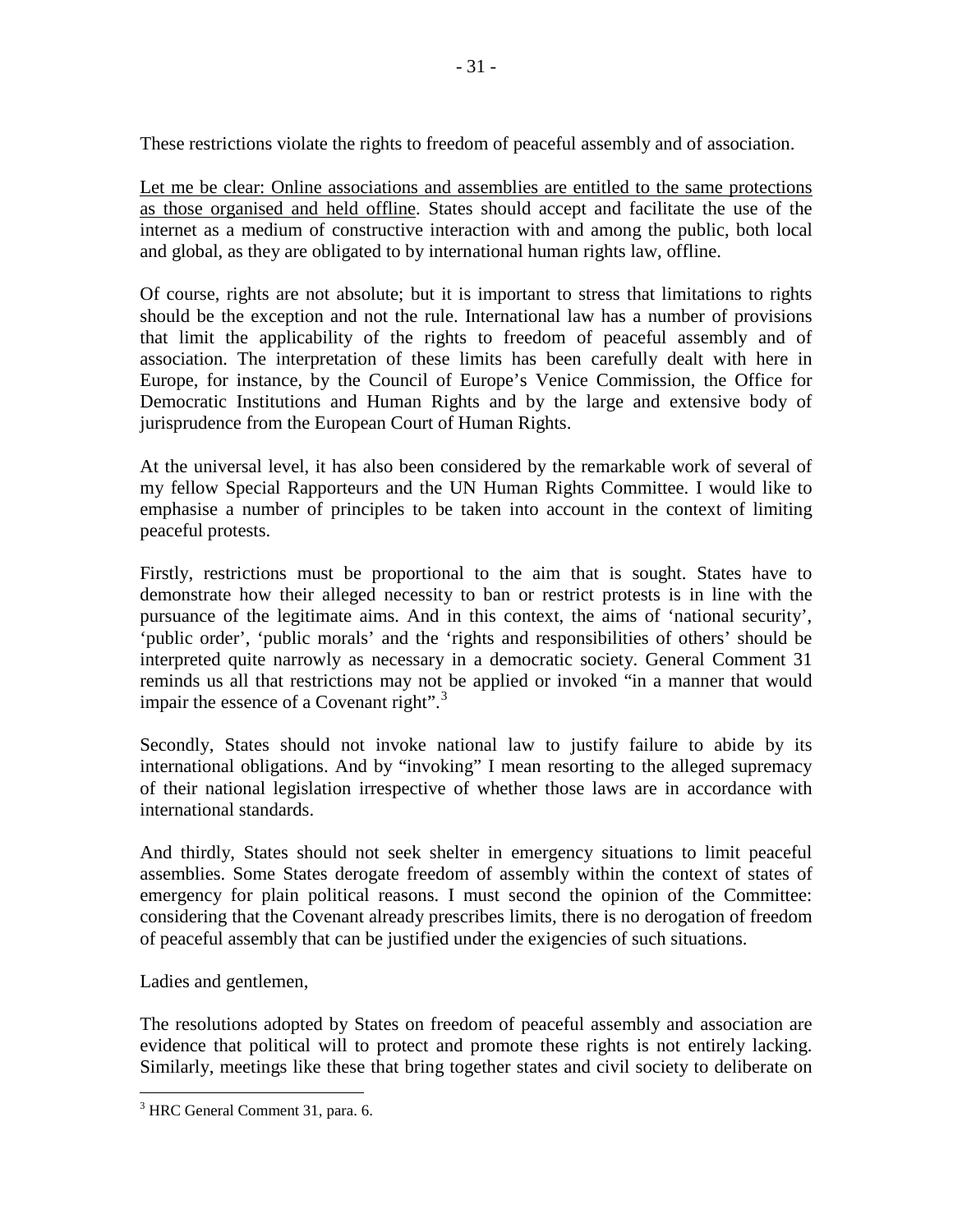ways of addressing challenges to the full enjoyment of rights are essential in order to foster a common understanding of what the standards are, to exchange best practices and to develop effective strategies. In this regard, I would like to note with appreciation that recommendations from the civil society forum will feed into the discussions at this meeting.

Political will should extend beyond the adoption of recommendations and resolutions to implementation. Following up with action is paramount. Participating states have a legal obligation to comply with international standards and a moral obligation to encourage compliance amongst their peers within the OSCE.

And in this regard, I would like to recommend that the OSCE/ODHIR establish a tool on the policing of assemblies that would look at training of police, monitoring them and how they are held accountable for breaches, as a further progression of the excellent work they have been doing on monitoring of assemblies. I would also add that coming up with a protocol to protect internet privacy and data collection as it relates to freedom of association and assembly would be of immense importance to these rights across the world.

Finally, I wish to commend civil society participants here on your tireless efforts on behalf of society, often amplifying the voices of the voiceless, often at great costs to yourselves, your families and loved ones. That dedication is inspiring and I urge you to take heart, not to despair and maintain your focus on the human rights goals that you profess.

I wish you fruitful deliberations and thank you for your attention.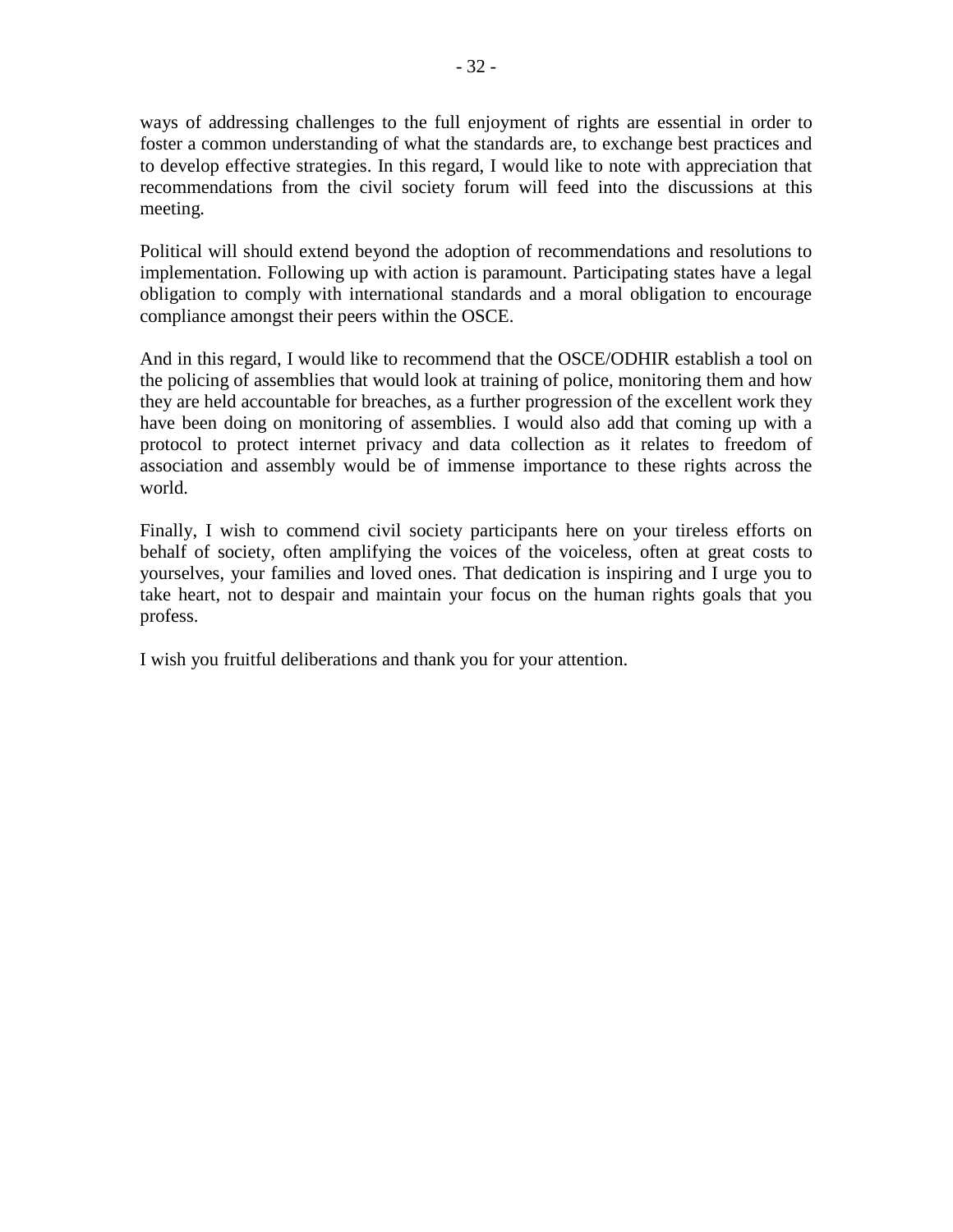### <span id="page-32-0"></span>**ANNEX 4: Biographical Information on Introducers and Moderators**

# **FREEDOM OF ASSEMBLY AND ASSOCIATION**

## **8-9 November 2012 Hofburg, Vienna**

#### **Biographical Information: Speakers and Moderators**

#### *Keynote Speaker:*

#### **Maina Kiai**

Mr. Maina Kiai is the United Nations Special Rapporteur on the rights to freedom of peaceful assembly and of association. A lawyer trained at Nairobi and Harvard Universities, Mr. Kiai has spent the last twenty years campaigning for human rights and constitutional reform in Kenya – notably as founder and Executive Director of the unofficial Kenya Human Rights Commission, and then as Chairman of Kenya's National Human Rights Commission (2003-2008). From July 2010 to April 2011, Mr. Kiai was the Executive Director of the International Council on Human Rights Policy (Geneva). Mr. Kiai was also the Director of Amnesty International's Africa Programme (1999- 2001), and the Africa Director of the International Human Rights Law Group (now Global Rights, 2001-2003). He held research fellowships at the Danish Institute for Human Rights (Copenhagen), the Woodrow Wilson International Center for Scholars (Washington), and the TransAfrica Forum (Washington).

#### **SESSION I: Freedom of Association: obstacles to the full realization of this right and ways to overcome them**

#### **Serghei Ostaf (Introducer)**

Serghei Ostaf is a member of the OSCE/ODIHR Panel of Experts on Freedom of Peaceful Assembly. He is Director of the Resource Center for Human Rights (CReDO) – a nonprofit organization that advocates for democratic change in Moldova. He is involved in human rights advocacy work in Moldova, as well as advocacy activities with the Council of Europe, UN human rights bodies and OSCE/ODIHR, through presenting research and shadow reports, and bringing human rights cases to national courts and the European Court of Human Rights. Mr. Ostaf's current activities include advocating for the adoption of democratic public policies by the government of Moldova, and consulting on the effective implementation of such policies through legal and institutional mechanisms.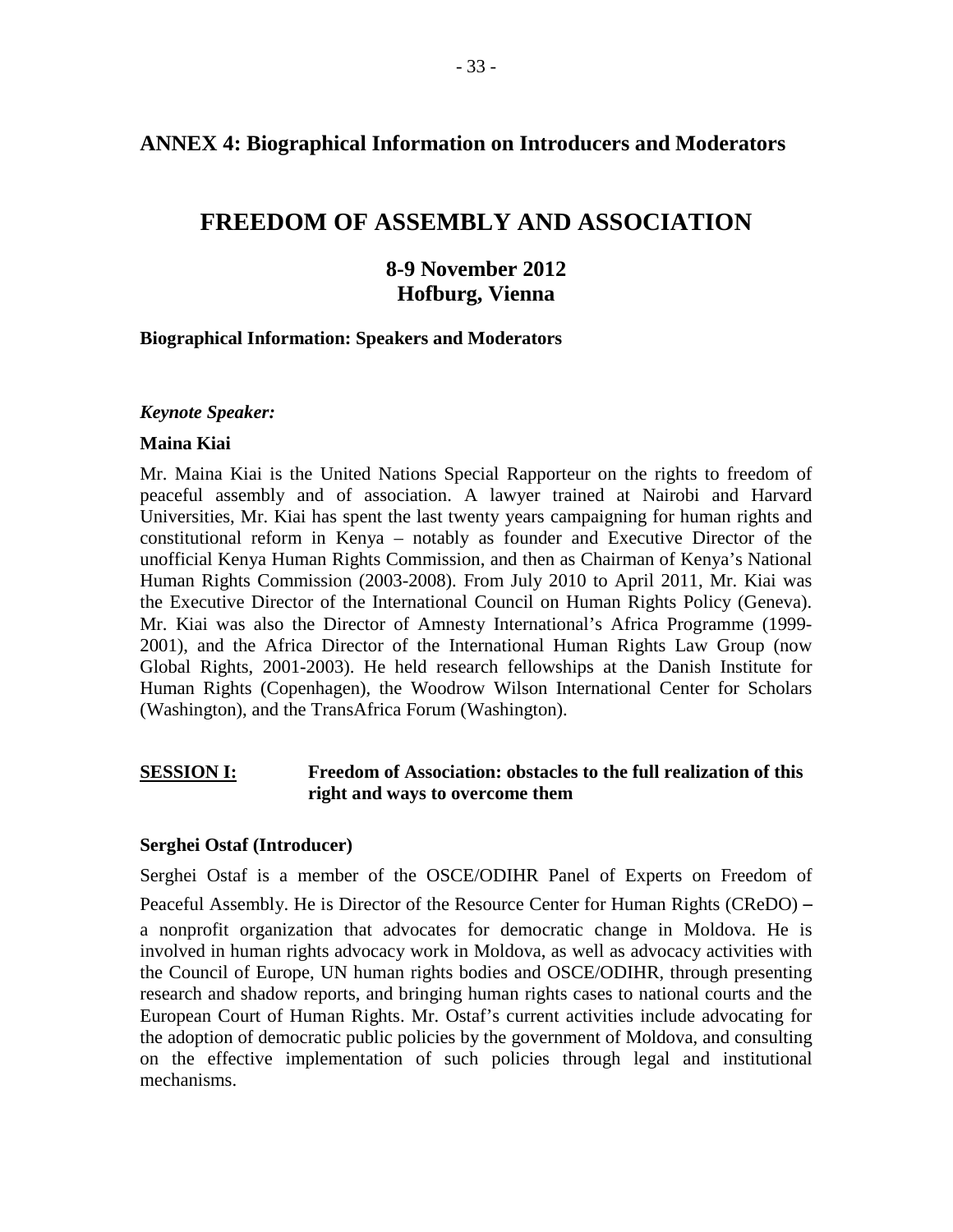#### **Emel Kurma (Moderator)**

Emel Kurma has been working as the Executive Coordinator of the Helsinki Citizens' Assembly (Turkey) since 2000. Ms. Kurma studied political science at Boğaciçi University and pursued graduate work at Middle East Technical University on urban studies, and later at Istanbul Bilgi University on cultural studies. She was among the founders of Amnesty International in Turkey and the Civic Network Initiative in the 90s. She has delivered seminars and training on civil society, civic initiative/agency and NGO practices at many places, such as the İstanbul Bilgi University, at EDAM, a non-profit consultancy center for NGOs.

#### **SESSION II:** Freedom of Peaceful Assembly: new challenges and **opportunities for dialogue**

#### **Neil Jarman (Introducer)**

Neil Jarman is the Chairman of the OSCE/ODIHR Panel of Experts on Freedom of Assembly. He is the Director of the Institute for Conflict Research in Belfast, United Kingdom. His academic interest is primarily in peace-building activities and conflict mitigation, with a specific focus on public assemblies and their policing, and communitybased responses to violence and public disorder. He is the author of numerous publications on issues such as policing public order, human rights and conflict resolution, and combating hate crime.

#### **Dmitry Makarov (Moderator)**

Dmitry Makarov is one of the leaders of the Coordinating Council of the International Network - Youth Human Rights Movement - and a Program Coordinator for Moscow Helsinki Group. He co-ordinates joint activities of these organizations for promoting freedoms of assembly and association as well as protecting human rights defenders. Mr. Makarov has a degree in law and specializes in administrative cases. He has been one of the initiators of the Legal Team for activists, a legal support group for grass root activist groups, as well as of a team of public observers at mass rallies. Mr. Makarov is part of the organizing team of the International School of Human Rights and Democracy in Russia. He is currently coordinating the programme entitled "Defending Civil Society in the Newly Independent States" and actively works at both regional and international levels.

#### **SESSION III: Freedom of Peaceful Assembly and Association: the role of new technologies**

#### **David Moore (Introducer)**

David Moore is the Vice President for Legal Affairs of the International Center for Notfor-Profit Law (ICNL). On behalf of ICNL, Mr. Moore has conducted legal assessments